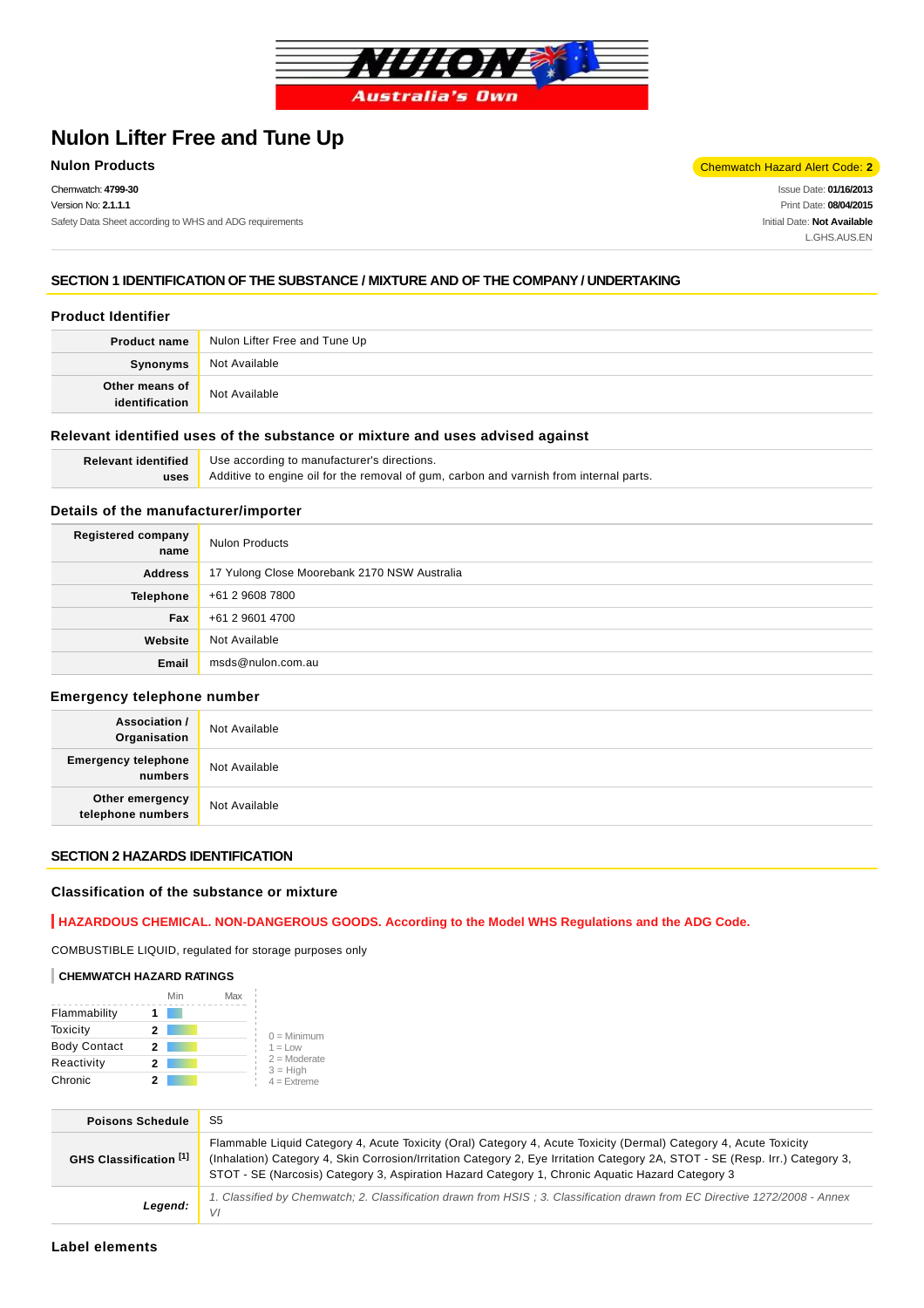

**SIGNAL WORD DANGER**

### **Hazard statement(s)**

| H <sub>227</sub> | Combustible liquid                                |
|------------------|---------------------------------------------------|
| H302             | Harmful if swallowed                              |
| H312             | Harmful in contact with skin                      |
| H332             | Harmful if inhaled                                |
| H315             | Causes skin irritation                            |
| H319             | Causes serious eye irritation                     |
| H335             | May cause respiratory irritation                  |
| H336             | May cause drowsiness or dizziness                 |
| H304             | May be fatal if swallowed and enters airways      |
| H412             | Harmful to aquatic life with long lasting effects |
| <b>AUH019</b>    | May form explosive peroxides                      |

### **Precautionary statement(s) Prevention**

| P <sub>210</sub> | Keep away from heat, hot surfaces, sparks, open flames and other ignition sources. No smoking. |
|------------------|------------------------------------------------------------------------------------------------|
| P271             | Use only outdoors or in a well-ventilated area.                                                |
| P <sub>261</sub> | Avoid breathing dust/fume/gas/mist/vapours/spray.                                              |
| P270             | Do not eat, drink or smoke when using this product.                                            |
| P273             | Avoid release to the environment.                                                              |
| P280             | Wear protective gloves/protective clothing/eye protection/face protection.                     |

### **Precautionary statement(s) Response**

| P301+P310      | IF SWALLOWED: Immediately call a POISON CENTER/doctor/physician/first aider                                                         |  |  |
|----------------|-------------------------------------------------------------------------------------------------------------------------------------|--|--|
| P331           | Do NOT induce vomiting.                                                                                                             |  |  |
| P362           | Take off contaminated clothing.                                                                                                     |  |  |
| P363           | Wash contaminated clothing before reuse.                                                                                            |  |  |
| P370+P378      | In case of fire: Use alcohol resistant foam or normal protein foam for extinction.                                                  |  |  |
| P305+P351+P338 | IF IN EYES: Rinse cautiously with water for several minutes. Remove contact lenses, if present and easy to do. Continue<br>rinsing. |  |  |
| P337+P313      | If eye irritation persists: Get medical advice/attention.                                                                           |  |  |
| P301+P312      | IF SWALLOWED: Call a POISON CENTER/doctor/physician/first aider/if you feel unwell.                                                 |  |  |
| P302+P352      | IF ON SKIN: Wash with plenty of water and soap                                                                                      |  |  |
| P304+P340      | IF INHALED: Remove person to fresh air and keep comfortable for breathing.                                                          |  |  |
| P330           | Rinse mouth.                                                                                                                        |  |  |
| P332+P313      | If skin irritation occurs: Get medical advice/attention.                                                                            |  |  |

### **Precautionary statement(s) Storage**

| P403+P235 | Store in a well-ventilated place. Keep cool.                     |  |
|-----------|------------------------------------------------------------------|--|
| P405      | Store locked up.                                                 |  |
| P403+P233 | Store in a well-ventilated place. Keep container tightly closed. |  |

#### **Precautionary statement(s) Disposal**

**P501** Dispose of contents/container to authorised chemical landfill or if organic to high temperature incineration

## **SECTION 3 COMPOSITION / INFORMATION ON INGREDIENTS**

### **Substances**

See section below for composition of Mixtures

### **Mixtures**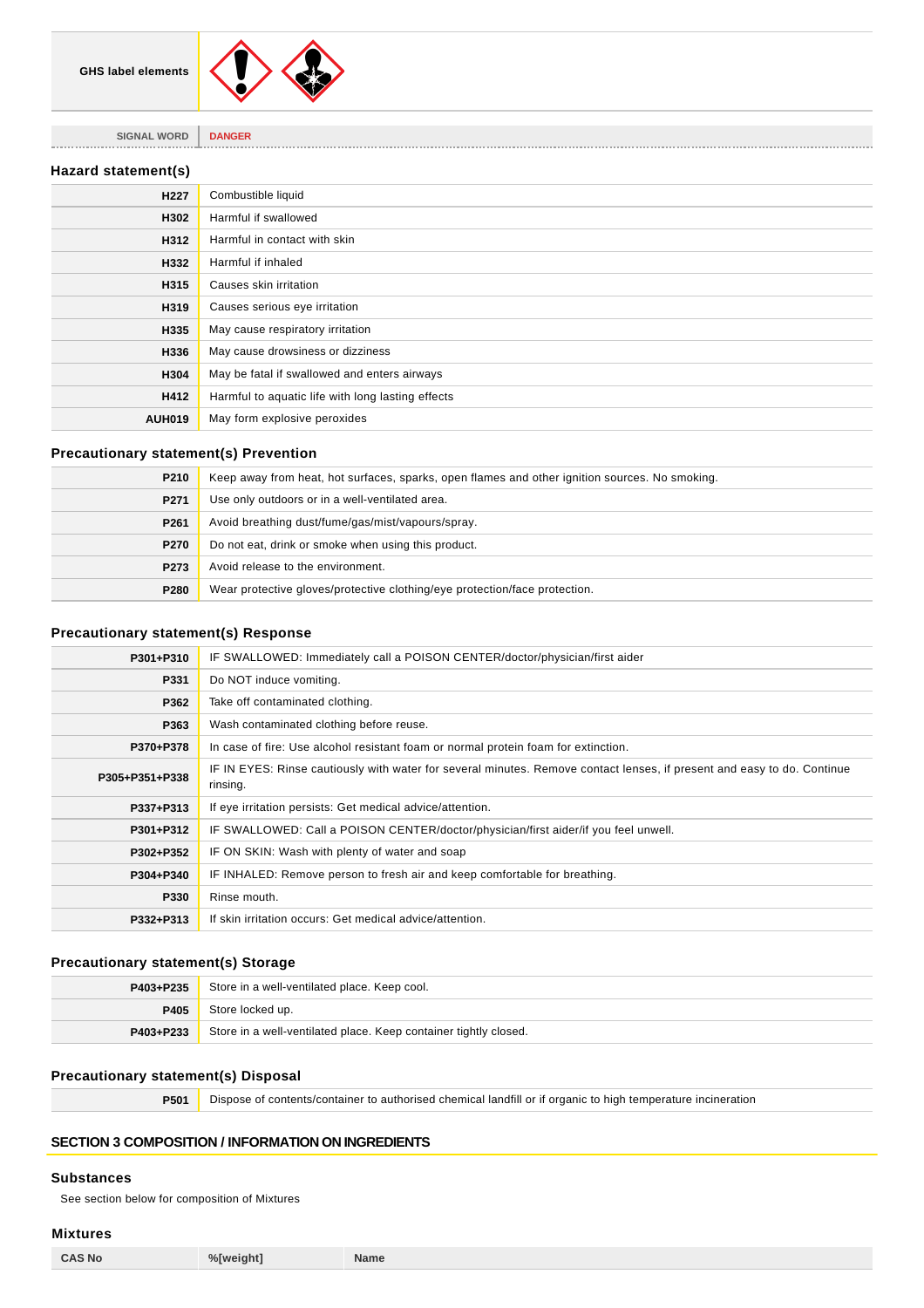| 111-76-2    | $10 - 30$ | ethylene glycol monobutyl ether                     |
|-------------|-----------|-----------------------------------------------------|
| 64742-94-5  | $10 - 30$ | solvent naphtha petroleum, heavy aromatic           |
| 112-80-1    | $1 - 10$  | oleic acid                                          |
| 7664-41-7   | $1 - 10$  | ammonia anhydrous liquefied                         |
| 71-23-8     | $1 - 10$  | n-propanol                                          |
| 64742-53-6. | NotSpec.  | naphthenic distillate, light, hydrotreated (severe) |
| 9003-27-4   | NotSpec.  | isobutylene homopolymer                             |

### **SECTION 4 FIRST AID MEASURES**

#### **Description of first aid measures**

| <b>Eye Contact</b>  | If this product comes in contact with the eyes:<br>▶ Wash out immediately with fresh running water.<br>Ensure complete irrigation of the eye by keeping eyelids apart and away from eye and moving the eyelids by occasionally<br>lifting the upper and lower lids.<br>► Seek medical attention without delay; if pain persists or recurs seek medical attention.<br>► Removal of contact lenses after an eye injury should only be undertaken by skilled personnel.                                                                                         |
|---------------------|--------------------------------------------------------------------------------------------------------------------------------------------------------------------------------------------------------------------------------------------------------------------------------------------------------------------------------------------------------------------------------------------------------------------------------------------------------------------------------------------------------------------------------------------------------------|
| <b>Skin Contact</b> | If skin contact occurs:<br>Inmediately remove all contaminated clothing, including footwear.<br>Flush skin and hair with running water (and soap if available).<br>▶ Seek medical attention in event of irritation.                                                                                                                                                                                                                                                                                                                                          |
| Inhalation          | If fumes or combustion products are inhaled remove from contaminated area.<br>Lay patient down. Keep warm and rested.<br>▶ Prostheses such as false teeth, which may block airway, should be removed, where possible, prior to initiating first aid<br>procedures.<br>▶ Apply artificial respiration if not breathing, preferably with a demand valve resuscitator, bag-valve mask device, or pocket<br>mask as trained. Perform CPR if necessary.<br>Transport to hospital, or doctor, without delay.                                                       |
| Ingestion           | If swallowed do <b>NOT</b> induce vomiting.<br>If vomiting occurs, lean patient forward or place on left side (head-down position, if possible) to maintain open airway and<br>prevent aspiration.<br>• Observe the patient carefully.<br>► Never give liquid to a person showing signs of being sleepy or with reduced awareness; i.e. becoming unconscious.<br>► Give water to rinse out mouth, then provide liquid slowly and as much as casualty can comfortably drink.<br>▶ Seek medical advice.<br>Avoid giving milk or oils.<br>Avoid giving alcohol. |

#### **Indication of any immediate medical attention and special treatment needed**

- For acute or short term repeated exposures to petroleum distillates or related hydrocarbons:
- Primary threat to life, from pure petroleum distillate ingestion and/or inhalation, is respiratory failure.
- Patients should be quickly evaluated for signs of respiratory distress (e.g. cyanosis, tachypnoea, intercostal retraction, obtundation) and given oxygen. Patients with inadequate tidal volumes or poor arterial blood gases (pO2 50 mm Hg) should be intubated.
- Arrhythmias complicate some hydrocarbon ingestion and/or inhalation and electrocardiographic evidence of myocardial injury has been reported; intravenous lines and cardiac monitors should be established in obviously symptomatic patients. The lungs excrete inhaled solvents, so that hyperventilation improves clearance.
- A chest x-ray should be taken immediately after stabilisation of breathing and circulation to document aspiration and detect the presence of pneumothorax.
- Epinephrine (adrenalin) is not recommended for treatment of bronchospasm because of potential myocardial sensitisation to catecholamines. Inhaled cardioselective bronchodilators (e.g. Alupent, Salbutamol) are the preferred agents, with aminophylline a second choice.
- Lavage is indicated in patients who require decontamination; ensure use of cuffed endotracheal tube in adult patients. [Ellenhorn and Barceloux: Medical Toxicology]

Any material aspirated during vomiting may produce lung injury. Therefore emesis should not be induced mechanically or pharmacologically. Mechanical means should be used if it is considered necessary to evacuate the stomach contents; these include gastric lavage after endotracheal intubation. If spontaneous vomiting has occurred after ingestion, the patient should be monitored for difficult breathing, as adverse effects of aspiration into the lungs may be delayed up to 48 hours.

Followed acute or short term repeated exposures to ethylene glycol monoalkyl ethers and their acetates:

- Hepatic metabolism produces ethylene glycol as a metabolite.
- Clinical presentation, following severe intoxication, resembles that of ethylene glycol exposures.
- Monitoring the urinary excretion of the alkoxyacetic acid metabolites may be a useful indication of exposure.

[Ellenhorn and Barceloux: Medical Toxicology]

#### **SECTION 5 FIREFIGHTING MEASURES**

| <b>Extinguishing media</b> |                                                                                            |  |
|----------------------------|--------------------------------------------------------------------------------------------|--|
|                            | ▸ Water spray or fog.<br>Alcohol stable foam.<br>▶ Dry chemical powder.<br>Carbon dioxide. |  |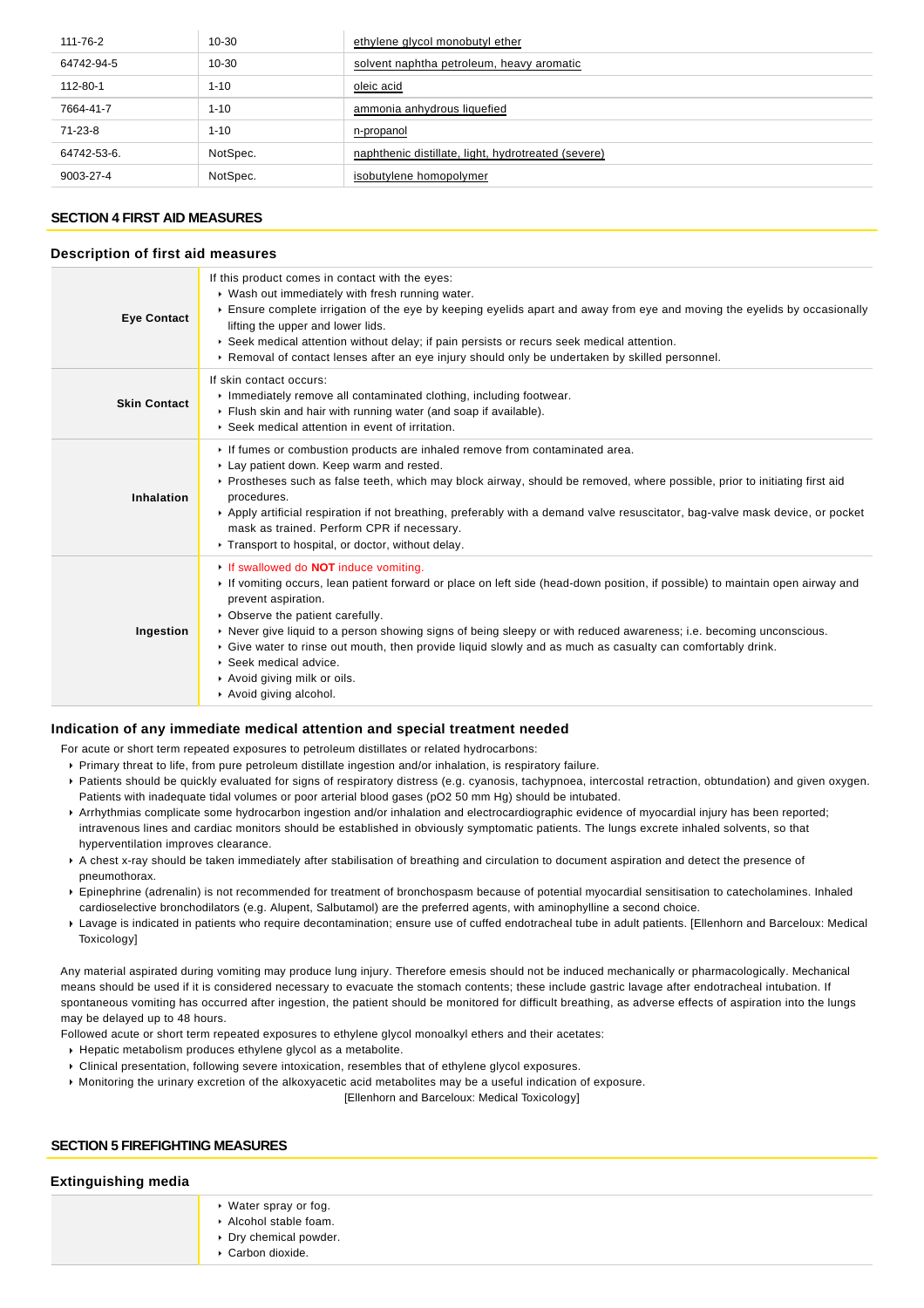### **Special hazards arising from the substrate or mixture**

| <b>Fire Incompatibility</b>    | Avoid contamination with oxidising agents i.e. nitrates, oxidising acids, chlorine bleaches, pool chlorine etc. as ignition may<br>result                                                                                                                                                                                                                                                                                                                                                                                                                    |  |  |  |
|--------------------------------|--------------------------------------------------------------------------------------------------------------------------------------------------------------------------------------------------------------------------------------------------------------------------------------------------------------------------------------------------------------------------------------------------------------------------------------------------------------------------------------------------------------------------------------------------------------|--|--|--|
| <b>Advice for firefighters</b> |                                                                                                                                                                                                                                                                                                                                                                                                                                                                                                                                                              |  |  |  |
| <b>Fire Fighting</b>           | Alert Fire Brigade and tell them location and nature of hazard.<br>▶ Wear full body protective clothing with breathing apparatus.<br>► Prevent, by any means available, spillage from entering drains or water course.<br>► Use water delivered as a fine spray to control fire and cool adjacent area.<br>Avoid spraying water onto liquid pools.<br>DO NOT approach containers suspected to be hot.<br>$\triangleright$ Cool fire exposed containers with water spray from a protected location.<br>If safe to do so, remove containers from path of fire. |  |  |  |
| <b>Fire/Explosion Hazard</b>   | $\triangleright$ Combustible.<br>• Slight fire hazard when exposed to heat or flame.<br>► Heating may cause expansion or decomposition leading to violent rupture of containers.<br>• On combustion, may emit toxic fumes of carbon monoxide (CO).<br>• May emit acrid smoke.<br>• Mists containing combustible materials may be explosive.<br>Combustion products include; carbon dioxide (CO2) other pyrolysis products typical of burning organic materialMay emit<br>poisonous fumes.                                                                    |  |  |  |

### **SECTION 6 ACCIDENTAL RELEASE MEASURES**

**Personal precautions, protective equipment and emergency procedures**

| <b>Minor Spills</b> | Remove all ignition sources.<br>Clean up all spills immediately.<br>Avoid breathing vapours and contact with skin and eyes.<br>► Control personal contact with the substance, by using protective equipment.<br>Contain and absorb spill with sand, earth, inert material or vermiculite.<br>$\cdot$ Wipe up.<br>• Place in a suitable, labelled container for waste disposal.                                                                                                                                                                                                   |                             |                                                                                                                                                      |                         |            |            |                    |
|---------------------|----------------------------------------------------------------------------------------------------------------------------------------------------------------------------------------------------------------------------------------------------------------------------------------------------------------------------------------------------------------------------------------------------------------------------------------------------------------------------------------------------------------------------------------------------------------------------------|-----------------------------|------------------------------------------------------------------------------------------------------------------------------------------------------|-------------------------|------------|------------|--------------------|
|                     | Chemical Class: ester and ethers                                                                                                                                                                                                                                                                                                                                                                                                                                                                                                                                                 |                             |                                                                                                                                                      |                         |            |            |                    |
|                     | For release onto land: recommended sorbents listed in order of priority.                                                                                                                                                                                                                                                                                                                                                                                                                                                                                                         |                             |                                                                                                                                                      |                         |            |            |                    |
|                     | <b>SORBENT</b><br><b>TYPE</b>                                                                                                                                                                                                                                                                                                                                                                                                                                                                                                                                                    | <b>RANK</b>                 | <b>APPLICATION</b>                                                                                                                                   |                         |            | COLLECTION | <b>LIMITATIONS</b> |
|                     | <b>LAND SPILL - SMALL</b>                                                                                                                                                                                                                                                                                                                                                                                                                                                                                                                                                        |                             |                                                                                                                                                      |                         |            |            |                    |
|                     | cross-linked polymer - particulate                                                                                                                                                                                                                                                                                                                                                                                                                                                                                                                                               |                             |                                                                                                                                                      | $\mathbf{1}$            | shovel     | shovel     | R, W, SS           |
|                     | cross-linked polymer - pillow                                                                                                                                                                                                                                                                                                                                                                                                                                                                                                                                                    |                             |                                                                                                                                                      | $\mathbf{1}$            | throw      | pitchfork  | R, DGC, RT         |
|                     | sorbent clay - particulate                                                                                                                                                                                                                                                                                                                                                                                                                                                                                                                                                       |                             |                                                                                                                                                      | $\overline{2}$          | shovel     | shovel     | R,I, P             |
|                     | wood fiber - particulate                                                                                                                                                                                                                                                                                                                                                                                                                                                                                                                                                         |                             |                                                                                                                                                      | 3                       | shovel     | shovel     | R, W, P, DGC       |
|                     | wood fiber - pillow                                                                                                                                                                                                                                                                                                                                                                                                                                                                                                                                                              |                             |                                                                                                                                                      | 3                       | throw      | pitchfork  | R, P, DGC, RT      |
|                     |                                                                                                                                                                                                                                                                                                                                                                                                                                                                                                                                                                                  | treated wood fiber - pillow |                                                                                                                                                      | 3                       | throw      | pitchfork  | DGC, RT            |
|                     | LAND SPILL - MEDIUM                                                                                                                                                                                                                                                                                                                                                                                                                                                                                                                                                              |                             |                                                                                                                                                      |                         |            |            |                    |
|                     | cross-linked polymer - particulate                                                                                                                                                                                                                                                                                                                                                                                                                                                                                                                                               |                             | 1                                                                                                                                                    | blower                  | skiploader | R,W, SS    |                    |
|                     | cross-linked polymer - pillow                                                                                                                                                                                                                                                                                                                                                                                                                                                                                                                                                    |                             |                                                                                                                                                      | $\overline{\mathbf{c}}$ | throw      | skiploader | R, DGC, RT         |
| <b>Major Spills</b> | sorbent clay - particulate                                                                                                                                                                                                                                                                                                                                                                                                                                                                                                                                                       |                             |                                                                                                                                                      | 3                       | blower     | skiploader | R, I, P            |
|                     | polypropylene - particulate                                                                                                                                                                                                                                                                                                                                                                                                                                                                                                                                                      |                             |                                                                                                                                                      | 3                       | blower     | skiploader | W, SS, DGC         |
|                     | expanded mineral - particulate                                                                                                                                                                                                                                                                                                                                                                                                                                                                                                                                                   |                             |                                                                                                                                                      | 4                       | blower     | skiploader | R, I, W, P, DGC    |
|                     | wood fiber - particulate                                                                                                                                                                                                                                                                                                                                                                                                                                                                                                                                                         |                             |                                                                                                                                                      | 4                       | blower     | skiploader | R, W, P, DGC       |
|                     | Legend<br>DGC: Not effective where ground cover is dense<br>R: Not reusable<br>I: Not incinerable<br>P: Effectiveness reduced when rainy<br>RT: Not effective where terrain is rugged<br>SS: Not for use within environmentally sensitive sites<br>W: Effectiveness reduced when windy<br>Reference: Sorbents for Liquid Hazardous Substance Cleanup and Control;<br>R.W Melvold et al: Pollution Technology Review No. 150: Noyes Data Corporation 1988<br>Moderate hazard.<br>• Clear area of personnel and move upwind.<br>▶ Wear breathing apparatus plus protective gloves. |                             | Alert Fire Brigade and tell them location and nature of hazard.<br>▶ Prevent, by any means available, spillage from entering drains or water course. |                         |            |            |                    |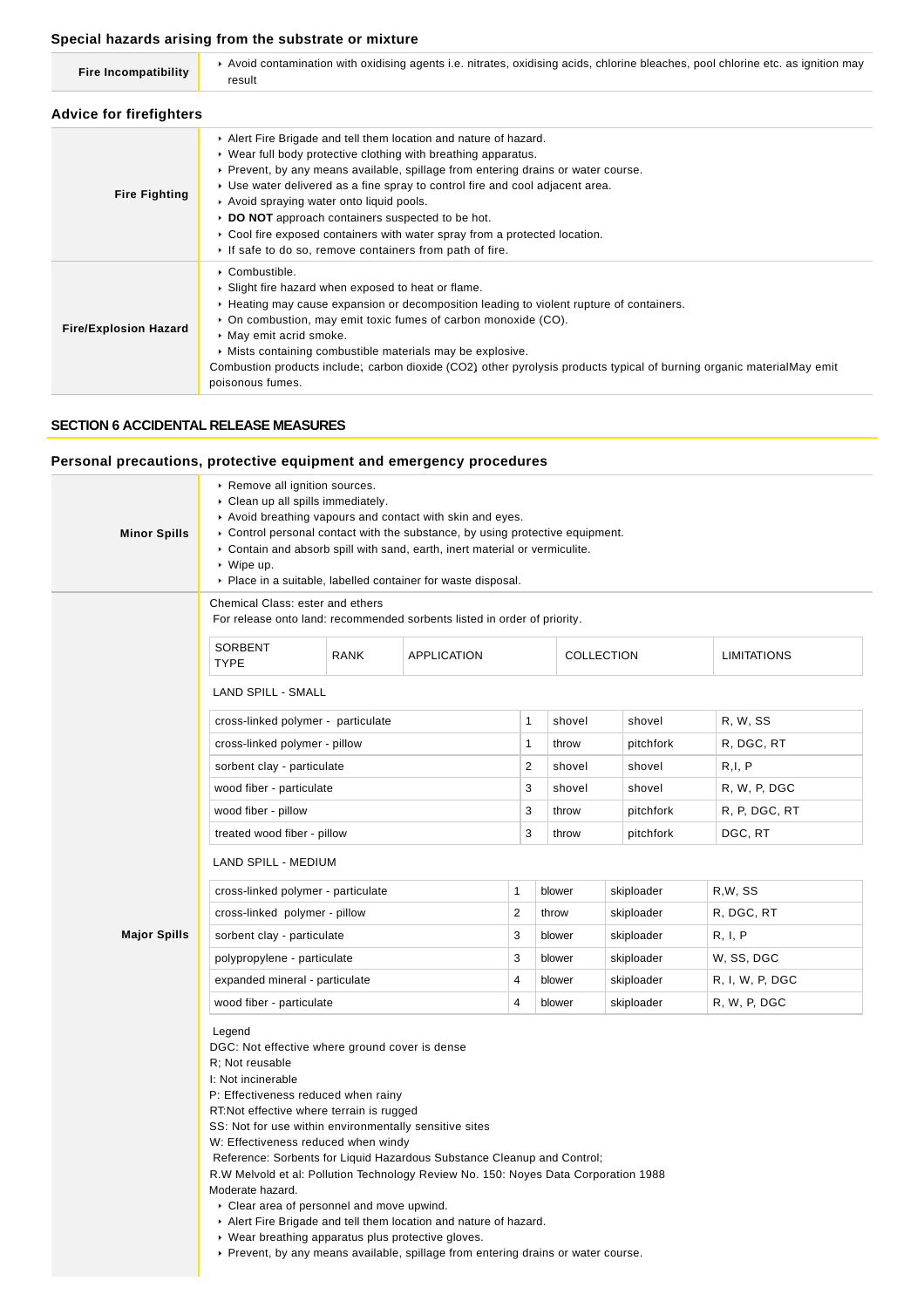| ▶ No smoking, naked lights or ignition sources.<br>$\triangleright$ Increase ventilation.<br>▶ Stop leak if safe to do so.<br>Contain spill with sand, earth or vermiculite.<br>• Collect recoverable product into labelled containers for recycling.<br>Absorb remaining product with sand, earth or vermiculite.<br>• Collect solid residues and seal in labelled drums for disposal. |
|-----------------------------------------------------------------------------------------------------------------------------------------------------------------------------------------------------------------------------------------------------------------------------------------------------------------------------------------------------------------------------------------|
| ▶ Wash area and prevent runoff into drains.<br>If contamination of drains or waterways occurs, advise emergency services.                                                                                                                                                                                                                                                               |
| Personal Protective Equipment advice is contained in Section 8 of the MSDS.                                                                                                                                                                                                                                                                                                             |

### **SECTION 7 HANDLING AND STORAGE**

#### **Precautions for safe handling**

| Safe handling     | ► Containers, even those that have been emptied, may contain explosive vapours.<br>▶ Do NOT cut, drill, grind, weld or perform similar operations on or near containers.<br>DO NOT allow clothing wet with material to stay in contact with skin<br>Electrostatic discharge may be generated during pumping - this may result in fire.<br>Ensure electrical continuity by bonding and grounding (earthing) all equipment.<br>► Restrict line velocity during pumping in order to avoid generation of electrostatic discharge (<=1 m/sec until fill pipe<br>submerged to twice its diameter, then $\leq$ 7 m/sec).<br>Avoid splash filling.<br>▶ Do NOT use compressed air for filling discharging or handling operations.<br>Avoid all personal contact, including inhalation.<br>▶ Wear protective clothing when risk of exposure occurs.<br>▶ Use in a well-ventilated area.<br>▶ Prevent concentration in hollows and sumps.<br>DO NOT enter confined spaces until atmosphere has been checked.<br>DO NOT allow material to contact humans, exposed food or food utensils.<br>Avoid contact with incompatible materials.<br>V When handling, DO NOT eat, drink or smoke.<br>▶ Keep containers securely sealed when not in use.<br>Avoid physical damage to containers.<br>Always wash hands with soap and water after handling.<br>▶ Work clothes should be laundered separately. Launder contaminated clothing before re-use.<br>Use good occupational work practice.<br>▶ Observe manufacturer's storage and handling recommendations contained within this MSDS.<br>Atmosphere should be regularly checked against established exposure standards to ensure safe working conditions are<br>maintained. |
|-------------------|--------------------------------------------------------------------------------------------------------------------------------------------------------------------------------------------------------------------------------------------------------------------------------------------------------------------------------------------------------------------------------------------------------------------------------------------------------------------------------------------------------------------------------------------------------------------------------------------------------------------------------------------------------------------------------------------------------------------------------------------------------------------------------------------------------------------------------------------------------------------------------------------------------------------------------------------------------------------------------------------------------------------------------------------------------------------------------------------------------------------------------------------------------------------------------------------------------------------------------------------------------------------------------------------------------------------------------------------------------------------------------------------------------------------------------------------------------------------------------------------------------------------------------------------------------------------------------------------------------------------------------------------------------------------------------------------------------------|
| Other information | Store in original containers.<br>▶ Keep containers securely sealed.<br>• No smoking, naked lights or ignition sources.<br>Store in a cool, dry, well-ventilated area.<br>Store away from incompatible materials and foodstuff containers.<br>► Protect containers against physical damage and check regularly for leaks.<br>▶ Observe manufacturer's storage and handling recommendations contained within this MSDS.                                                                                                                                                                                                                                                                                                                                                                                                                                                                                                                                                                                                                                                                                                                                                                                                                                                                                                                                                                                                                                                                                                                                                                                                                                                                                        |

### **Conditions for safe storage, including any incompatibilities**

| Suitable container                | <b>DO NOT</b> use aluminium or galvanised containers<br>▶ Metal can or drum<br>▶ Packaging as recommended by manufacturer.<br>• Check all containers are clearly labelled and free from leaks. |
|-----------------------------------|------------------------------------------------------------------------------------------------------------------------------------------------------------------------------------------------|
| <b>Storage</b><br>incompatibility | Avoid reaction with oxidising agents                                                                                                                                                           |

### **SECTION 8 EXPOSURE CONTROLS / PERSONAL PROTECTION**

### **Control parameters**

### **OCCUPATIONAL EXPOSURE LIMITS (OEL)**

#### **INGREDIENT DATA**

| Source                                 | Ingredient                                             | <b>Material name</b>         | <b>TWA</b>                           | <b>STEL</b>                | Peak                    | <b>Notes</b>            |
|----------------------------------------|--------------------------------------------------------|------------------------------|--------------------------------------|----------------------------|-------------------------|-------------------------|
| Australia Exposure<br><b>Standards</b> | ethylene glycol monobutyl ether                        | 2-Butoxyethanol              | $96.9 \,\mathrm{mg/m}$ $/$<br>20 ppm | 242 mg/m $3/50$<br>ppm     | Not<br>Available        | Sk                      |
| Australia Exposure<br><b>Standards</b> | ammonia anhydrous liquefied                            | Ammonia                      | 17 mg/m $3/25$<br>ppm                | 24 mg/m3 / 35<br>ppm       | Not<br>Available        | Not<br>Available        |
| Australia Exposure<br><b>Standards</b> | n-propanol                                             | Propyl alcohol               | 492 mg/m3 /<br>$200$ ppm             | 614 mg/m $3/$<br>$250$ ppm | <b>Not</b><br>Available | Sk                      |
| Australia Exposure<br><b>Standards</b> | naphthenic distillate, light,<br>hydrotreated (severe) | Oil mist, refined<br>mineral | $5 \text{ mg/m}$ 3                   | Not Available              | Not<br>Available        | <b>Not</b><br>Available |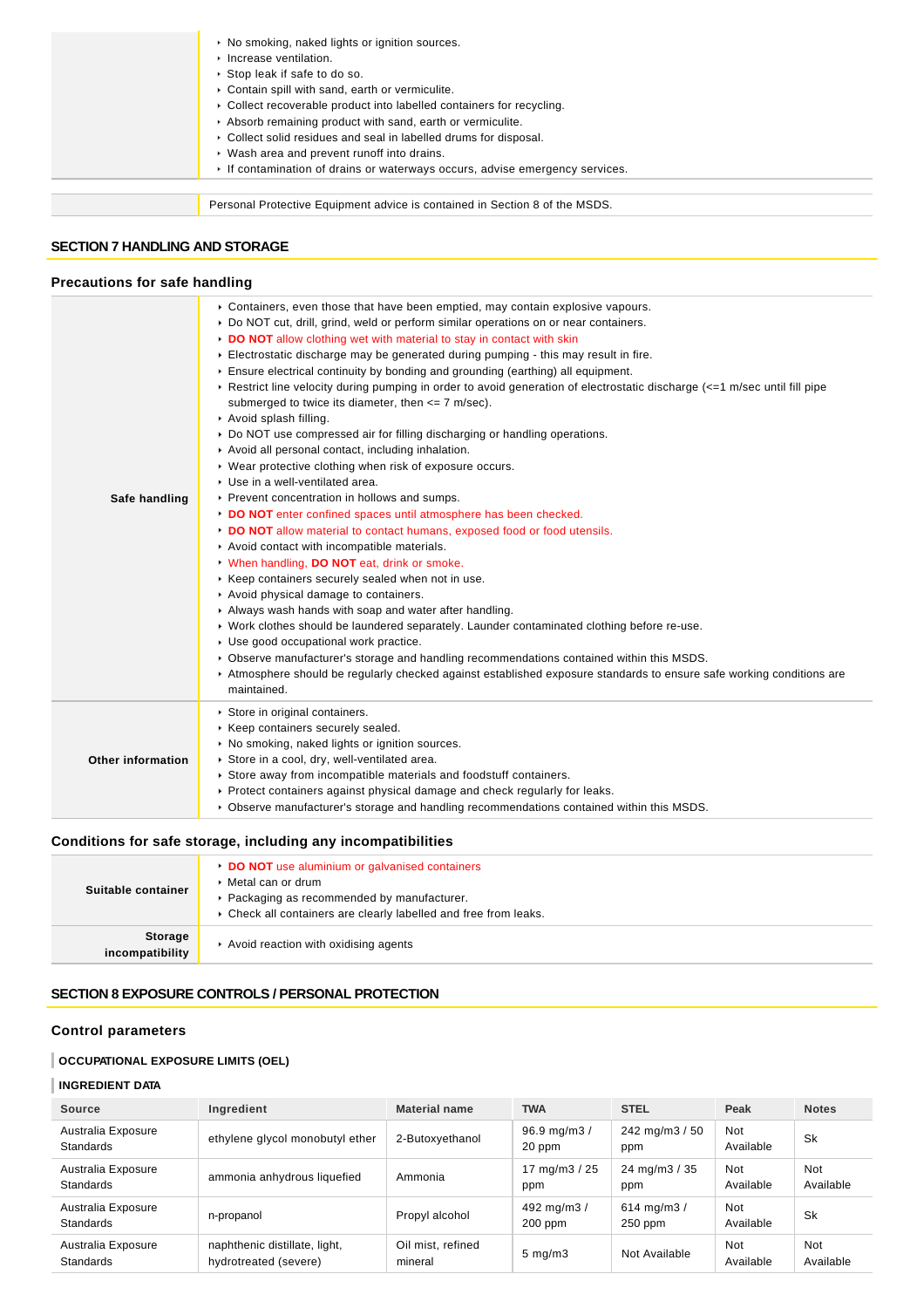#### **EMERGENCY LIMITS**

| Ingredient                                                | <b>Material name</b>                                                                           |                     | TEEL-1                  | TEEL-2                  | TEEL-3           |
|-----------------------------------------------------------|------------------------------------------------------------------------------------------------|---------------------|-------------------------|-------------------------|------------------|
| ethylene glycol<br>monobutyl ether                        | Butoxyethanol, 2-; (Glycol ether EB)                                                           |                     | 20 ppm                  | 20 ppm                  | 700 ppm          |
| oleic acid                                                | Octadecenoic acid, 9-; (Oleic acid)                                                            |                     | 220 mg/m3               | 2400 mg/m3              | 15000<br>mg/m3   |
| ammonia anhydrous<br>liquefied                            | Ammonia                                                                                        |                     | <b>Not</b><br>Available | <b>Not</b><br>Available | Not<br>Available |
| n-propanol                                                | Propyl alcohol, n-; (n-Propanol)                                                               |                     | 250 ppm                 | 250 ppm                 | 4000 ppm         |
| naphthenic distillate,<br>light, hydrotreated<br>(severe) | Transformer oil; (Mineral oil, petroleum distillates, hydrotreated (mild) light<br>naphthenic) |                     | $0.35$ mg/m $3$         | $3.8$ mg/m $3$          | 990 mg/m3        |
|                                                           |                                                                                                |                     |                         |                         |                  |
| Ingredient                                                | <b>Original IDLH</b>                                                                           | <b>Revised IDLH</b> |                         |                         |                  |
| ethylene glycol<br>monobutyl ether                        | 700 ppm                                                                                        | 700 [Unch] ppm      |                         |                         |                  |
| solvent naphtha<br>petroleum, heavy<br>aromatic           | Not Available<br>Not Available                                                                 |                     |                         |                         |                  |
| oleic acid                                                | Not Available                                                                                  | Not Available       |                         |                         |                  |
| ammonia anhydrous<br>liquefied                            | 500 ppm                                                                                        | 300 ppm             |                         |                         |                  |
| n-propanol                                                | 4,000 ppm                                                                                      | 800 ppm             |                         |                         |                  |
| naphthenic distillate,<br>light, hydrotreated<br>(severe) | Not Available                                                                                  | Not Available       |                         |                         |                  |
| isobutylene<br>homopolymer                                | Not Available<br>Not Available                                                                 |                     |                         |                         |                  |

#### **MATERIAL DATA**

For ethylene glycol monobutyl ether (2-butoxyethanol)

Odour Threshold Value: 0.10 ppm (detection), 0.35 ppm (recognition)

Although rats appear to be more susceptible than other animals anaemia is not uncommon amongst humans following exposure. The TLV reflects the need to maintain exposures below levels found to cause blood changes in experimental animals. It is concluded that this limit will reduce the significant risk of irritation, haematologic effects and other systemic effects observed in humans and animals exposed to higher vapour concentrations. The toxic effects typical of some other glycol ethers (pancytopenia, testis atrophy and teratogenic effects) are not found with this substance.

Odour Safety Factor (OSF) OSF=2E2 (2-BUTOXYETHANOL)

For n-propanol:

IDLH Level: 800 ppm

Odour threshold level: 0.13-30 ppm.

Because n-propanol has the same biological effects as isopropanol but is less toxic, the TLV-TWA is intermediate between the limits for isopropyl alcohol and the butanols. Exposure at or below this limit is thought to protect the worker against the significant risk of narcosis and irritation. Odour Safety Factor(OSF)

OSF=77 (n-PROPANOL)

NOTE M: The classification as a carcinogen need not apply if it can be shown that the substance contains less than 0.005% w/w benzo[a]pyrene (EINECS No 200-028-5). This note applies only to certain complex oil-derived substances in Annex IV.

European Union (EU) List of harmonised classification and labelling hazardous substances, Table 3.1, Annex VI, Regulation (EC) No 1272/2008 (CLP) - up to the latest ATP

NOTE L: The classification as a carcinogen need not apply if it can be shown that the substance contains less than 3% DMSO extract as measured by IP 346.

European Union (EU) List of harmonised classification and labelling hazardous substances, Table 3.1, Annex VI, Regulation (EC) No 1272/2008 (CLP) - up to the latest ATP

#### **Exposure controls**

| Appropriate<br>engineering controls | Engineering controls are used to remove a hazard or place a barrier between the worker and the hazard. Well-designed<br>engineering controls can be highly effective in protecting workers and will typically be independent of worker interactions to<br>provide this high level of protection.<br>The basic types of engineering controls are:<br>Process controls which involve changing the way a job activity or process is done to reduce the risk.<br>Enclosure and/or isolation of emission source which keeps a selected hazard "physically" away from the worker and<br>ventilation that strategically "adds" and "removes" air in the work environment. Ventilation can remove or dilute an air<br>contaminant if designed properly. The design of a ventilation system must match the particular process and chemical or<br>contaminant in use.<br>Employers may need to use multiple types of controls to prevent employee overexposure.<br>General exhaust is adequate under normal operating conditions. Local exhaust ventilation may be required in special<br>circumstances. If risk of overexposure exists, wear approved respirator. Supplied-air type respirator may be required in<br>special circumstances. Correct fit is essential to ensure adequate protection. Provide adequate ventilation in warehouses and |
|-------------------------------------|-------------------------------------------------------------------------------------------------------------------------------------------------------------------------------------------------------------------------------------------------------------------------------------------------------------------------------------------------------------------------------------------------------------------------------------------------------------------------------------------------------------------------------------------------------------------------------------------------------------------------------------------------------------------------------------------------------------------------------------------------------------------------------------------------------------------------------------------------------------------------------------------------------------------------------------------------------------------------------------------------------------------------------------------------------------------------------------------------------------------------------------------------------------------------------------------------------------------------------------------------------------------------------------------------------------------------------------------|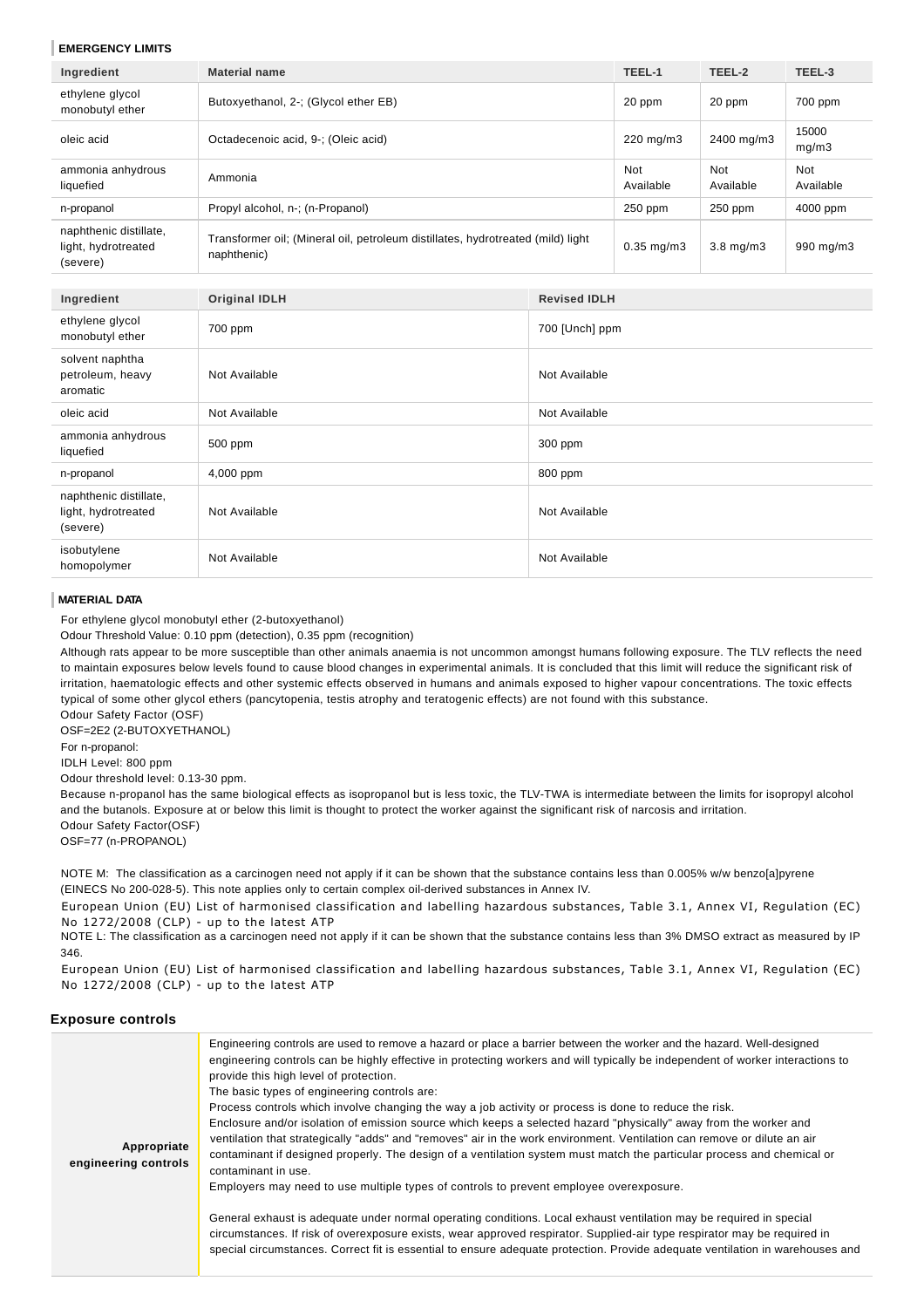| Type of Contaminant:                                                                                                                                                                                                                                                                                                                                                                          |                                                                                                                              | Air Speed:                            |
|-----------------------------------------------------------------------------------------------------------------------------------------------------------------------------------------------------------------------------------------------------------------------------------------------------------------------------------------------------------------------------------------------|------------------------------------------------------------------------------------------------------------------------------|---------------------------------------|
| solvent, vapours, degreasing etc., evaporating from tank (in still air).                                                                                                                                                                                                                                                                                                                      |                                                                                                                              | $0.25 - 0.5$ m/s<br>$(50-100)$ f/min) |
| aerosols, fumes from pouring operations, intermittent container filling, low speed conveyer transfers,<br>welding, spray drift, plating acid fumes, pickling (released at low velocity into zone of active<br>generation)                                                                                                                                                                     |                                                                                                                              | $0.5 - 1$ m/s<br>(100-200 f/min.)     |
| direct spray, spray painting in shallow booths, drum filling, conveyer loading, crusher dusts, gas<br>discharge (active generation into zone of rapid air motion)                                                                                                                                                                                                                             |                                                                                                                              | $1 - 2.5$ m/s<br>(200-500 f/min.)     |
| grinding, abrasive blasting, tumbling, high speed wheel generated dusts (released at high initial velocity<br>into zone of very high rapid air motion)                                                                                                                                                                                                                                        |                                                                                                                              | $2.5 - 10$ m/s<br>(500-2000 f/min.)   |
| Within each range the appropriate value depends on:                                                                                                                                                                                                                                                                                                                                           |                                                                                                                              |                                       |
| Lower end of the range                                                                                                                                                                                                                                                                                                                                                                        | Upper end of the range                                                                                                       |                                       |
| 1: Room air currents minimal or favourable to capture                                                                                                                                                                                                                                                                                                                                         | 1: Disturbing room air currents                                                                                              |                                       |
| 2: Contaminants of low toxicity or of nuisance value only.                                                                                                                                                                                                                                                                                                                                    | 2: Contaminants of high toxicity                                                                                             |                                       |
| 3: Intermittent, low production.                                                                                                                                                                                                                                                                                                                                                              | 3: High production, heavy use                                                                                                |                                       |
| 4: Large hood or large air mass in motion                                                                                                                                                                                                                                                                                                                                                     | 4: Small hood-local control only                                                                                             |                                       |
| Simple theory shows that air velocity falls rapidly with distance away from the opening of a simple extraction pipe. Velocity<br>generally decreases with the square of distance from the extraction point (in simple cases). Therefore the air speed at the<br>extraction point should be adjusted, accordingly, after reference to distance from the contaminating source. The air velocity | at the extraction fan, for example, should be a minimum of 1-2 m/s (200-400 f/min) for extraction of solvents generated in a |                                       |

| <b>Personal protection</b>   |                                                                                                                                                                                                                                                                                                                                                                                                                                                                                                                                                                                                                                                                                                                                                                                                                                                                                                                                                                                                                                                                                                                                                                                                                                                                                                                                                                                                                                                                                                                                                                                                                                                                                                                                                                                                                                                        |
|------------------------------|--------------------------------------------------------------------------------------------------------------------------------------------------------------------------------------------------------------------------------------------------------------------------------------------------------------------------------------------------------------------------------------------------------------------------------------------------------------------------------------------------------------------------------------------------------------------------------------------------------------------------------------------------------------------------------------------------------------------------------------------------------------------------------------------------------------------------------------------------------------------------------------------------------------------------------------------------------------------------------------------------------------------------------------------------------------------------------------------------------------------------------------------------------------------------------------------------------------------------------------------------------------------------------------------------------------------------------------------------------------------------------------------------------------------------------------------------------------------------------------------------------------------------------------------------------------------------------------------------------------------------------------------------------------------------------------------------------------------------------------------------------------------------------------------------------------------------------------------------------|
| Eye and face<br>protection   | Safety glasses with side shields.<br>Chemical goggles.<br>► Contact lenses may pose a special hazard; soft contact lenses may absorb and concentrate irritants. A written policy<br>document, describing the wearing of lenses or restrictions on use, should be created for each workplace or task. This should<br>include a review of lens absorption and adsorption for the class of chemicals in use and an account of injury experience.<br>Medical and first-aid personnel should be trained in their removal and suitable equipment should be readily available. In the<br>event of chemical exposure, begin eye irrigation immediately and remove contact lens as soon as practicable. Lens should<br>be removed at the first signs of eye redness or irritation - lens should be removed in a clean environment only after<br>workers have washed hands thoroughly. [CDC NIOSH Current Intelligence Bulletin 59], [AS/NZS 1336 or national<br>equivalent]                                                                                                                                                                                                                                                                                                                                                                                                                                                                                                                                                                                                                                                                                                                                                                                                                                                                                     |
| <b>Skin protection</b>       | See Hand protection below                                                                                                                                                                                                                                                                                                                                                                                                                                                                                                                                                                                                                                                                                                                                                                                                                                                                                                                                                                                                                                                                                                                                                                                                                                                                                                                                                                                                                                                                                                                                                                                                                                                                                                                                                                                                                              |
| <b>Hands/feet protection</b> | ▶ Wear chemical protective gloves, e.g. PVC.<br>• Wear safety footwear or safety gumboots, e.g. Rubber<br>The selection of suitable gloves does not only depend on the material, but also on further marks of quality which vary from<br>manufacturer to manufacturer. Where the chemical is a preparation of several substances, the resistance of the glove<br>material can not be calculated in advance and has therefore to be checked prior to the application.<br>The exact break through time for substances has to be obtained from the manufacturer of the protective gloves and has to<br>be observed when making a final choice.<br>Suitability and durability of glove type is dependent on usage. Important factors in the selection of gloves include:<br>r frequency and duration of contact,<br>• chemical resistance of glove material,<br>▶ glove thickness and<br>dexterity<br>Select gloves tested to a relevant standard (e.g. Europe EN 374, US F739, AS/NZS 2161.1 or national equivalent).<br>► When prolonged or frequently repeated contact may occur, a glove with a protection class of 5 or higher (breakthrough time<br>greater than 240 minutes according to EN 374, AS/NZS 2161.10.1 or national equivalent) is recommended.<br>► When only brief contact is expected, a glove with a protection class of 3 or higher (breakthrough time greater than 60<br>minutes according to EN 374, AS/NZS 2161.10.1 or national equivalent) is recommended.<br>▶ Some glove polymer types are less affected by movement and this should be taken into account when considering gloves<br>for long-term use.<br>Contaminated gloves should be replaced.<br>Gloves must only be worn on clean hands. After using gloves, hands should be washed and dried thoroughly. Application of a<br>non-perfumed moisturiser is recommended. |
| <b>Body protection</b>       | See Other protection below                                                                                                                                                                                                                                                                                                                                                                                                                                                                                                                                                                                                                                                                                                                                                                                                                                                                                                                                                                                                                                                                                                                                                                                                                                                                                                                                                                                                                                                                                                                                                                                                                                                                                                                                                                                                                             |
| Other protection             | • Overalls.<br>P.V.C. apron.<br>Barrier cream.<br>▶ Skin cleansing cream.<br>▶ Eye wash unit.                                                                                                                                                                                                                                                                                                                                                                                                                                                                                                                                                                                                                                                                                                                                                                                                                                                                                                                                                                                                                                                                                                                                                                                                                                                                                                                                                                                                                                                                                                                                                                                                                                                                                                                                                          |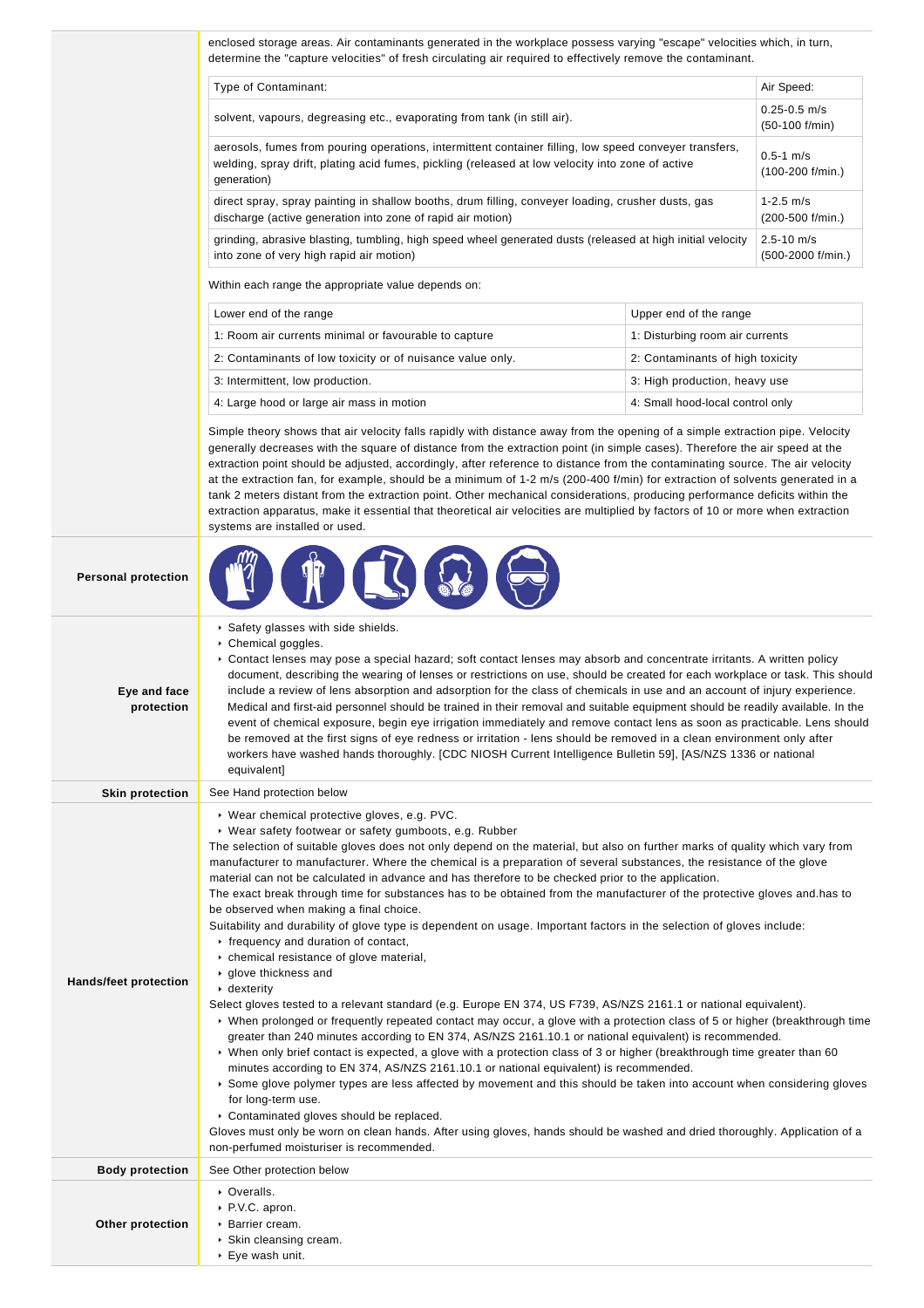### **Recommended material(s)**

#### **GLOVE SELECTION INDEX**

Glove selection is based on a modified presentation of the:

 **"Forsberg Clothing Performance Index".**

 The effect(s) of the following substance(s) are taken into account in the **computer-generated** selection:

Nulon Lifter Free and Tune Up

| Material       | <b>CPI</b> |
|----------------|------------|
| NEOPRENE       | В          |
| NATURAL RUBBER |            |

\* CPI - Chemwatch Performance Index

A: Best Selection

B: Satisfactory; may degrade after 4 hours continuous immersion

C: Poor to Dangerous Choice for other than short term immersion

**NOTE**: As a series of factors will influence the actual performance of the glove, a final selection must be based on detailed observation. - \* Where the glove is to be used on a short term, casual or infrequent

basis, factors such as "feel" or convenience (e.g. disposability), may dictate a choice of gloves which might otherwise be unsuitable following long-term or frequent use. A qualified practitioner should be consulted.

#### **Respiratory protection**

Type AK-P Filter of sufficient capacity. (AS/NZS 1716 & 1715, EN 143:2000 & 149:2001, ANSI Z88 or national equivalent)

Where the concentration of gas/particulates in the breathing zone, approaches or exceeds the "Exposure Standard" (or ES), respiratory protection is required.

Degree of protection varies with both face-piece and Class of filter; the nature of protection varies with Type of filter.

| Required<br><b>Minimum</b><br><b>Protection Factor</b> | Half-Face<br>Respirator            | <b>Full-Face</b><br>Respirator | <b>Powered Air</b><br>Respirator        |
|--------------------------------------------------------|------------------------------------|--------------------------------|-----------------------------------------|
| up to $5 \times ES$                                    | AK-AUS /<br>Class 1 P <sub>2</sub> | $\blacksquare$                 | AK-PAPR-AUS /<br>Class 1 P <sub>2</sub> |
| up to $25 \times ES$                                   | Air-line*                          | AK-2 P2                        | AK-PAPR-2 P2                            |
| up to $50 \times ES$                                   |                                    | AK-3 P2                        |                                         |
| $50+ x ES$                                             | $\blacksquare$                     | Air-line**                     | $\overline{\phantom{0}}$                |

^ - Full-face

A(All classes) = Organic vapours, B AUS or B1 = Acid gasses, B2 = Acid gas or hydrogen cyanide(HCN), B3 = Acid gas or hydrogen cyanide(HCN),  $E =$  Sulfur dioxide(SO2), G = Agricultural chemicals, K = Ammonia(NH3),  $Ha = Mercury$ ,  $NO = Oxides$  of nitrogen,  $MB = Methyl$  bromide,  $AX = Low$ boiling point organic compounds(below 65 degC)

#### **SECTION 9 PHYSICAL AND CHEMICAL PROPERTIES**

#### **Information on basic physical and chemical properties**

| Appearance                                      | Colourless to pale yellow liquid with a characteristic odour; partially miscible with water. |                                                   |                |  |
|-------------------------------------------------|----------------------------------------------------------------------------------------------|---------------------------------------------------|----------------|--|
|                                                 |                                                                                              |                                                   |                |  |
| <b>Physical state</b>                           | Liquid                                                                                       | <b>Relative density</b><br>(Water = $1$ )         | <1             |  |
| Odour                                           | Not Available                                                                                | <b>Partition coefficient</b><br>n-octanol / water | Not Available  |  |
| <b>Odour threshold</b>                          | Not Available                                                                                | Auto-ignition<br>temperature (°C)                 | Not Available  |  |
| pH (as supplied)                                | Not Available                                                                                | Decomposition<br>temperature                      | Not Available  |  |
| Melting point /<br>freezing point (°C)          | Not Available                                                                                | Viscosity (cSt)                                   | Not Available  |  |
| Initial boiling point<br>and boiling range (°C) | Not Available                                                                                | Molecular weight<br>(q/mol)                       | Not Applicable |  |
| Flash point (°C)                                | 62                                                                                           | <b>Taste</b>                                      | Not Available  |  |
| <b>Evaporation rate</b>                         | Not Available                                                                                | <b>Explosive properties</b>                       | Not Available  |  |
| Flammability                                    | Combustible.                                                                                 | <b>Oxidising properties</b>                       | Not Available  |  |
| <b>Upper Explosive Limit</b><br>(%)             | Not Available                                                                                | <b>Surface Tension</b><br>(dyn/cm or mN/m)        | Not Available  |  |
| <b>Lower Explosive Limit</b><br>$(\%)$          | Not Available                                                                                | <b>Volatile Component</b><br>(%                   | Not Available  |  |
| Vapour pressure (kPa)                           | Not Available                                                                                | Gas group                                         | Not Available  |  |
| Solubility in water<br>(g/L)                    | Partly Miscible                                                                              | pH as a solution (1%)                             | Not Available  |  |
| Vapour density (Air =<br>1)                     | Not Available                                                                                | VOC g/L                                           | Not Available  |  |

#### **SECTION 10 STABILITY AND REACTIVITY**

| Reactivity                            | See section 7                                                                                                                          |
|---------------------------------------|----------------------------------------------------------------------------------------------------------------------------------------|
| <b>Chemical stability</b>             | • Unstable in the presence of incompatible materials.<br>▶ Product is considered stable.<br>▶ Hazardous polymerisation will not occur. |
| Possibility of<br>hazardous reactions | See section 7                                                                                                                          |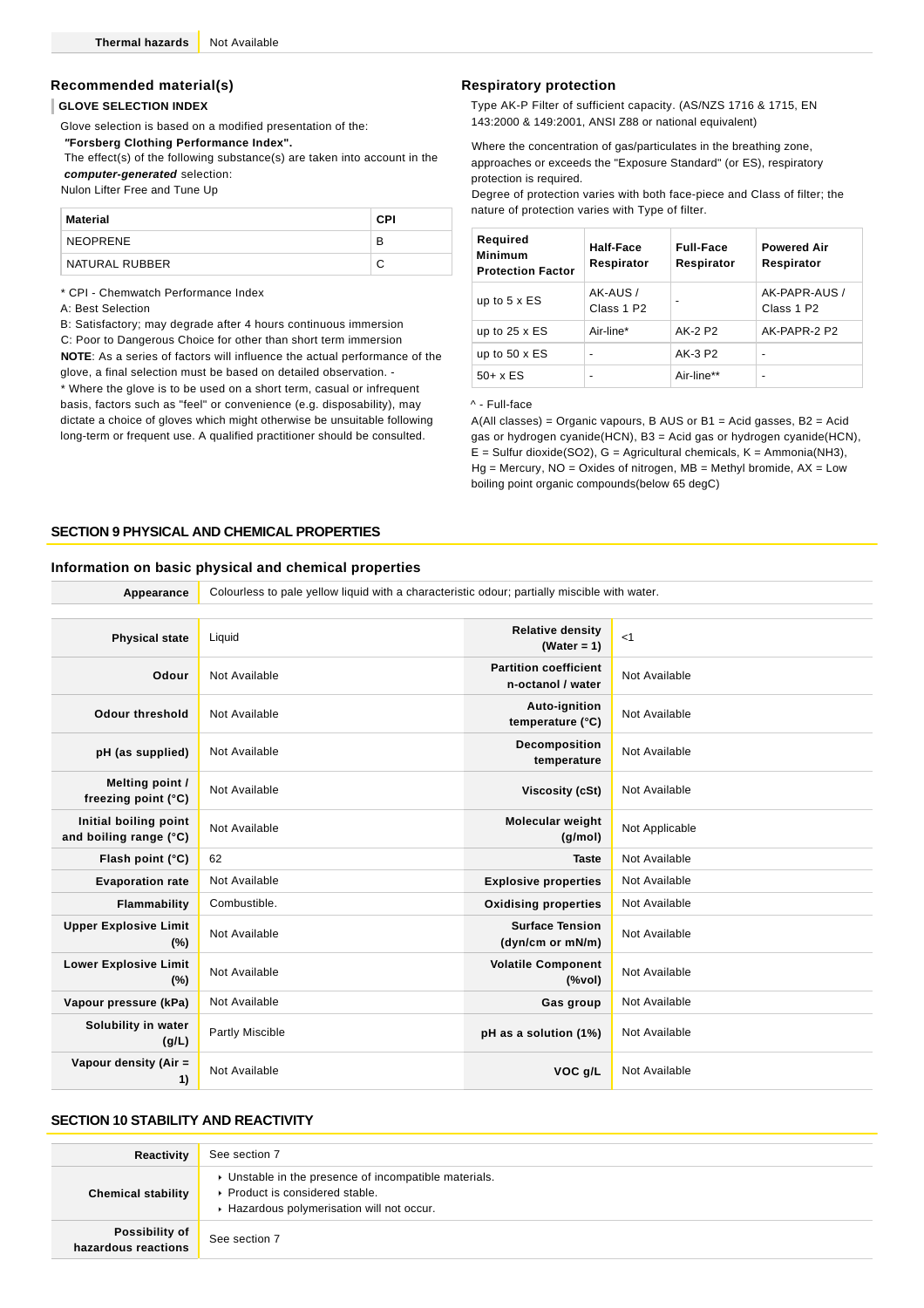See section 5

**SECTION 11 TOXICOLOGICAL INFORMATION**

### **Information on toxicological effects**

| Inhaled             | Inhalation of vapours or aerosols (mists, fumes), generated by the material during the course of normal handling, may be<br>harmful.<br>Evidence shows, or practical experience predicts, that the material produces irritation of the respiratory system, in a<br>substantial number of individuals, following inhalation. In contrast to most organs, the lung is able to respond to a chemical<br>insult by first removing or neutralising the irritant and then repairing the damage. The repair process, which initially evolved to<br>protect mammalian lungs from foreign matter and antigens, may however, produce further lung damage resulting in the<br>impairment of gas exchange, the primary function of the lungs. Respiratory tract irritation often results in an inflammatory<br>response involving the recruitment and activation of many cell types, mainly derived from the vascular system.<br>Inhalation of vapours may cause drowsiness and dizziness. This may be accompanied by narcosis, reduced alertness, loss<br>of reflexes, lack of coordination and vertigo.<br>Inhalation hazard is increased at higher temperatures.<br>High inhaled concentrations of mixed hydrocarbons may produce narcosis characterised by nausea, vomiting and<br>lightheadedness. Inhalation of aerosols may produce severe pulmonary oedema, pneumonitis and pulmonary haemorrhage.<br>Inhalation of petroleum hydrocarbons consisting substantially of low molecular weight species (typically C2-C12) may<br>produce irritation of mucous membranes, incoordination, giddiness, nausea, vertigo, confusion, headache, appetite loss,<br>drowsiness, tremors and anaesthetic stupor. Massive exposures may produce central nervous system depression with<br>sudden collapse and deep coma; fatalities have been recorded. Irritation of the brain and/or apnoeic anoxia may produce<br>convulsions. Although recovery following overexposure is generally complete, cerebral micro-haemorrhage of focal<br>post-inflammatory scarring may produce epileptiform seizures some months after the exposure. Pulmonary episodes may<br>include chemical pneumonitis with oedema and haemorrhage. The lighter hydrocarbons may produce kidney and neurotoxic<br>effects. Pulmonary irritancy increases with carbon chain length for paraffins and olefins. Alkenes produce pulmonary<br>oedema at high concentrations. Liquid paraffins may produce anaesthesia and depressant actions leading to weakness,<br>dizziness, slow and shallow respiration, unconsciousness, convulsions and death. C5-7 paraffins may also produce<br>polyneuropathy. Aromatic hydrocarbons accumulate in lipid rich tissues (typically the brain, spinal cord and peripheral nerves)<br>and may produce functional impairment manifested by nonspecific symptoms such as nausea, weakness, fatigue and<br>vertigo; severe exposures may produce inebriation or unconsciousness. Many of the petroleum hydrocarbons are cardiac<br>sensitisers and may cause ventricular fibrillations.<br>Central nervous system (CNS) depression may include nonspecific discomfort, symptoms of giddiness, headache,<br>dizziness, nausea, anaesthetic effects, slowed reaction time, slurred speech and may progress to unconsciousness. Serious<br>poisonings may result in respiratory depression and may be fatal.<br>Acute effects from inhalation of high concentrations of vapour are pulmonary irritation, including coughing, with nausea;<br>central nervous system depression - characterised by headache and dizziness, increased reaction time, fatigue and loss of<br>co-ordination |
|---------------------|--------------------------------------------------------------------------------------------------------------------------------------------------------------------------------------------------------------------------------------------------------------------------------------------------------------------------------------------------------------------------------------------------------------------------------------------------------------------------------------------------------------------------------------------------------------------------------------------------------------------------------------------------------------------------------------------------------------------------------------------------------------------------------------------------------------------------------------------------------------------------------------------------------------------------------------------------------------------------------------------------------------------------------------------------------------------------------------------------------------------------------------------------------------------------------------------------------------------------------------------------------------------------------------------------------------------------------------------------------------------------------------------------------------------------------------------------------------------------------------------------------------------------------------------------------------------------------------------------------------------------------------------------------------------------------------------------------------------------------------------------------------------------------------------------------------------------------------------------------------------------------------------------------------------------------------------------------------------------------------------------------------------------------------------------------------------------------------------------------------------------------------------------------------------------------------------------------------------------------------------------------------------------------------------------------------------------------------------------------------------------------------------------------------------------------------------------------------------------------------------------------------------------------------------------------------------------------------------------------------------------------------------------------------------------------------------------------------------------------------------------------------------------------------------------------------------------------------------------------------------------------------------------------------------------------------------------------------------------------------------------------------------------------------------------------------------------------------------------------------------------------------------------------------------------------------------------------------------------------------------------------------------------------------------------------------------------------------------------------------------------------------------------------------------------------------------------------------------------------------------------------------------------------------------------------------------------------------------------------------------------------------------------------------------------|
| Ingestion           | Accidental ingestion of the material may be harmful; animal experiments indicate that ingestion of less than 150 gram may<br>be fatal or may produce serious damage to the health of the individual.<br>Swallowing of the liquid may cause aspiration of vomit into the lungs with the risk of haemorrhaging, pulmonary oedema,<br>progressing to chemical pneumonitis; serious consequences may result.<br>Signs and symptoms of chemical (aspiration) pneumonitis may include coughing, gasping, choking, burning of the mouth,<br>difficult breathing, and bluish coloured skin (cyanosis).<br>Ingestion of petroleum hydrocarbons may produce irritation of the pharynx, oesophagus, stomach and small intestine with<br>oedema and mucosal ulceration resulting; symptoms include a burning sensation in the mouth and throat. Large amounts<br>may produce narcosis with nausea and vomiting, weakness or dizziness, slow and shallow respiration, swelling of the<br>abdomen, unconsciousness and convulsions. Myocardial injury may produce arrhythmias, ventricular fibrillation and<br>electrocardiographic changes. Central nervous system depression may also occur. Light aromatic hydrocarbons produce a<br>warm, sharp, tingling sensation on contact with taste buds and may anaesthetise the tongue. Aspiration into the lungs may<br>produce coughing, gagging and a chemical pneumonitis with pulmonary oedema and haemorrhage.                                                                                                                                                                                                                                                                                                                                                                                                                                                                                                                                                                                                                                                                                                                                                                                                                                                                                                                                                                                                                                                                                                                                                                                                                                                                                                                                                                                                                                                                                                                                                                                                                                                                                                                                                                                                                                                                                                                                                                                                                                                                                                                                                                                                                       |
| <b>Skin Contact</b> | Skin contact with the material may be harmful; systemic effects may result following absorption.<br>The material may accentuate any pre-existing dermatitis condition<br>Repeated exposure may cause skin cracking, flaking or drying following normal handling and use.<br>Open cuts, abraded or irritated skin should not be exposed to this material<br>Entry into the blood-stream through, for example, cuts, abrasions, puncture wounds or lesions, may produce systemic injury<br>with harmful effects. Examine the skin prior to the use of the material and ensure that any external damage is suitably<br>protected.<br>The material produces mild skin irritation; evidence exists, or practical experience predicts, that the material either<br>► produces mild inflammation of the skin in a substantial number of individuals following direct contact, and/or<br>▶ produces significant, but mild, inflammation when applied to the healthy intact skin of animals (for up to four hours), such<br>inflammation being present twenty-four hours or more after the end of the exposure period.<br>Skin irritation may also be present after prolonged or repeated exposure; this may result in a form of contact dermatitis<br>(nonallergic). The dermatitis is often characterised by skin redness (erythema) and swelling (oedema) which may progress to<br>blistering (vesiculation), scaling and thickening of the epidermis. At the microscopic level there may be intercellular oedema<br>of the spongy layer of the skin (spongiosis) and intracellular oedema of the epidermis.                                                                                                                                                                                                                                                                                                                                                                                                                                                                                                                                                                                                                                                                                                                                                                                                                                                                                                                                                                                                                                                                                                                                                                                                                                                                                                                                                                                                                                                                                                                                                                                                                                                                                                                                                                                                                                                                                                                                                                                                                                                                   |
| Eye                 | Petroleum hydrocarbons may produce pain after direct contact with the eyes. Slight, but transient disturbances of the corneal<br>epithelium may also result. The aromatic fraction may produce irritation and lachrymation.                                                                                                                                                                                                                                                                                                                                                                                                                                                                                                                                                                                                                                                                                                                                                                                                                                                                                                                                                                                                                                                                                                                                                                                                                                                                                                                                                                                                                                                                                                                                                                                                                                                                                                                                                                                                                                                                                                                                                                                                                                                                                                                                                                                                                                                                                                                                                                                                                                                                                                                                                                                                                                                                                                                                                                                                                                                                                                                                                                                                                                                                                                                                                                                                                                                                                                                                                                                                                                              |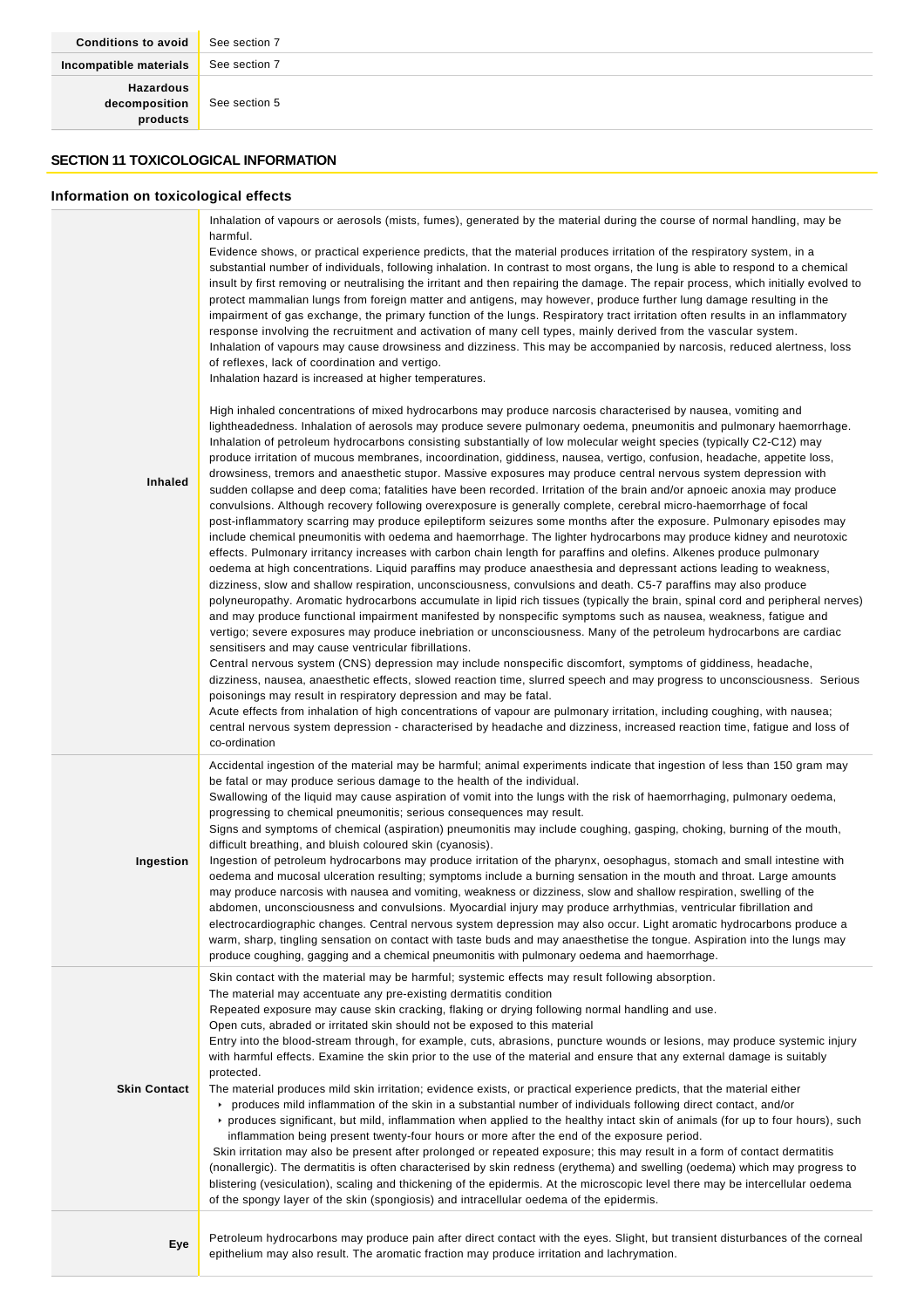|                              | eye(s) of experimental animals. Eye contact may cause significant inflammation with pain. Corneal injury may occur;<br>permanent impairment of vision may result unless treatment is prompt and adequate. Repeated or prolonged exposure to<br>irritants may cause inflammation characterised by a temporary redness (similar to windburn) of the conjunctiva<br>(conjunctivitis); temporary impairment of vision and/or other transient eye damage/ulceration may occur.                                                                                                                                                                                                                                                                                                                                                                                                                                                                                                                                                                                                                                                                                                                                                                                                                                                                                                                                                                                                                                                                                                                                                                                                                                                                                                                                                                                                                                                                                                                                                                                                                                                                                                                                                                                                                                                                                                                                                                                                                                                                                                                                                                                                                                                                                                                                                                                                                                                                                                                                                                                                                                                                                                                                                                                                                                                                                                                                                                                                                                                                                                                                                                                                                                    | Evidence exists, or practical experience predicts, that the material may cause severe eye irritation in a substantial number of<br>individuals and/or may produce significant ocular lesions which are present twenty-four hours or more after instillation into the                                                                                                                                                                                                                                                                                                                                                                                              |
|------------------------------|--------------------------------------------------------------------------------------------------------------------------------------------------------------------------------------------------------------------------------------------------------------------------------------------------------------------------------------------------------------------------------------------------------------------------------------------------------------------------------------------------------------------------------------------------------------------------------------------------------------------------------------------------------------------------------------------------------------------------------------------------------------------------------------------------------------------------------------------------------------------------------------------------------------------------------------------------------------------------------------------------------------------------------------------------------------------------------------------------------------------------------------------------------------------------------------------------------------------------------------------------------------------------------------------------------------------------------------------------------------------------------------------------------------------------------------------------------------------------------------------------------------------------------------------------------------------------------------------------------------------------------------------------------------------------------------------------------------------------------------------------------------------------------------------------------------------------------------------------------------------------------------------------------------------------------------------------------------------------------------------------------------------------------------------------------------------------------------------------------------------------------------------------------------------------------------------------------------------------------------------------------------------------------------------------------------------------------------------------------------------------------------------------------------------------------------------------------------------------------------------------------------------------------------------------------------------------------------------------------------------------------------------------------------------------------------------------------------------------------------------------------------------------------------------------------------------------------------------------------------------------------------------------------------------------------------------------------------------------------------------------------------------------------------------------------------------------------------------------------------------------------------------------------------------------------------------------------------------------------------------------------------------------------------------------------------------------------------------------------------------------------------------------------------------------------------------------------------------------------------------------------------------------------------------------------------------------------------------------------------------------------------------------------------------------------------------------------------|-------------------------------------------------------------------------------------------------------------------------------------------------------------------------------------------------------------------------------------------------------------------------------------------------------------------------------------------------------------------------------------------------------------------------------------------------------------------------------------------------------------------------------------------------------------------------------------------------------------------------------------------------------------------|
| Chronic                      | Long-term exposure to respiratory irritants may result in disease of the airways involving difficult breathing and related<br>systemic problems.<br>Limited evidence suggests that repeated or long-term occupational exposure may produce cumulative health effects<br>involving organs or biochemical systems.<br>animal studies where effects have been observed in the absence of marked maternal toxicity, or at around the same dose<br>levels as other toxic effects but which are not secondary non-specific consequences of the other toxic effects.<br>Exposure to the material may cause concerns for human fertility, on the basis that similar materials provide some evidence<br>of impaired fertility in the absence of toxic effects, or evidence of impaired fertility occurring at around the same dose<br>levels as other toxic effects, but which are not a secondary non-specific consequence of other toxic effects.<br>Repeated or prolonged exposure to mixed hydrocarbons may produce narcosis with dizziness, weakness, irritability,<br>concentration and/or memory loss, tremor in the fingers and tongue, vertigo, olfactory disorders, constriction of visual field,<br>paraesthesias of the extremities, weight loss and anaemia and degenerative changes in the liver and kidney. Chronic<br>exposure by petroleum workers, to the lighter hydrocarbons, has been associated with visual disturbances, damage to the<br>central nervous system, peripheral neuropathies (including numbness and paraesthesias), psychological and<br>neurophysiological deficits, bone marrow toxicities (including hypoplasia possibly due to benzene) and hepatic and renal<br>involvement. Chronic dermal exposure to petroleum hydrocarbons may result in defatting which produces localised<br>dermatoses. Surface cracking and erosion may also increase susceptibility to infection by microorganisms. One<br>with a dose-response relationship indicating an association between routine workplace exposure to petroleum or one of its<br>constituents and skin cancer, particularly melanoma. Other studies have been unable to confirm this finding.<br>On the basis, primarily, of animal experiments, concern has been expressed that the material may produce carcinogenic or<br>mutagenic effects; in respect of the available information, however, there presently exists inadequate data for making a<br>satisfactory assessment.<br>Studies with some ethylene glycol ethers and their esters indicate reproductive changes, testicular atrophy, infertility and<br>kidney function changes. The metabolic acetic acid derivatives of the glycol ethers (alkoxyacetic acids), not the ether itself,<br>have been found to be the proximal reproductive toxin in animals. The potency of these metabolites decrease significantly<br>as the chain length of the ether increases. Consequently glycol ethers with longer substituents (e.g diethylene glycols,<br>triethylene glycols) have not generally been associated with reproductive effects. One of the most sensitive indicators of<br>toxic effects observed from many of the glycol ethers is an increase in the erythrocytic osmotic fragility in rats. This<br>appears to be related to the development of haemoglobinuria (blood in the urine) at higher exposure levels or as a result of<br>pathway through ethylene glycol to oxalic acid. The main pathway of ethylene glycol ethers is associated with significant<br>principally upon urinary concentration of oxalate and calcium. In one study (1) the tendency to form urinary stones was 2.4<br>Occupational Environmental Medicine 1996, 53 595-600 | There is some evidence that human exposure to the material may result in developmental toxicity. This evidence is based on<br>epidemiological study of petroleum refinery workers has reported elevations in standard mortality ratios for skin cancer along<br>chronic exposure. Ethylene glycol ethers and acetates are mainly metabolised to alkoxyacetic acids but there is also a minor<br>clinical or experimental health effects, but the minor pathway is also interesting because formation of urinary stones depends<br>times higher amongst silk-screen printers exposed to ethylene glycol ethers, than among office workers. (1) Laitinen J., et al: |
| <b>Nulon Lifter Free and</b> | <b>TOXICITY</b>                                                                                                                                                                                                                                                                                                                                                                                                                                                                                                                                                                                                                                                                                                                                                                                                                                                                                                                                                                                                                                                                                                                                                                                                                                                                                                                                                                                                                                                                                                                                                                                                                                                                                                                                                                                                                                                                                                                                                                                                                                                                                                                                                                                                                                                                                                                                                                                                                                                                                                                                                                                                                                                                                                                                                                                                                                                                                                                                                                                                                                                                                                                                                                                                                                                                                                                                                                                                                                                                                                                                                                                                                                                                                              | <b>IRRITATION</b>                                                                                                                                                                                                                                                                                                                                                                                                                                                                                                                                                                                                                                                 |
| Tune Up                      | Not Available                                                                                                                                                                                                                                                                                                                                                                                                                                                                                                                                                                                                                                                                                                                                                                                                                                                                                                                                                                                                                                                                                                                                                                                                                                                                                                                                                                                                                                                                                                                                                                                                                                                                                                                                                                                                                                                                                                                                                                                                                                                                                                                                                                                                                                                                                                                                                                                                                                                                                                                                                                                                                                                                                                                                                                                                                                                                                                                                                                                                                                                                                                                                                                                                                                                                                                                                                                                                                                                                                                                                                                                                                                                                                                | Not Available                                                                                                                                                                                                                                                                                                                                                                                                                                                                                                                                                                                                                                                     |
|                              | <b>TOXICITY</b>                                                                                                                                                                                                                                                                                                                                                                                                                                                                                                                                                                                                                                                                                                                                                                                                                                                                                                                                                                                                                                                                                                                                                                                                                                                                                                                                                                                                                                                                                                                                                                                                                                                                                                                                                                                                                                                                                                                                                                                                                                                                                                                                                                                                                                                                                                                                                                                                                                                                                                                                                                                                                                                                                                                                                                                                                                                                                                                                                                                                                                                                                                                                                                                                                                                                                                                                                                                                                                                                                                                                                                                                                                                                                              | <b>IRRITATION</b>                                                                                                                                                                                                                                                                                                                                                                                                                                                                                                                                                                                                                                                 |
|                              | dormal (rat) $1.050 \times 2000$ ma/ka $[1]$                                                                                                                                                                                                                                                                                                                                                                                                                                                                                                                                                                                                                                                                                                                                                                                                                                                                                                                                                                                                                                                                                                                                                                                                                                                                                                                                                                                                                                                                                                                                                                                                                                                                                                                                                                                                                                                                                                                                                                                                                                                                                                                                                                                                                                                                                                                                                                                                                                                                                                                                                                                                                                                                                                                                                                                                                                                                                                                                                                                                                                                                                                                                                                                                                                                                                                                                                                                                                                                                                                                                                                                                                                                                 | * Illnion Carbidel                                                                                                                                                                                                                                                                                                                                                                                                                                                                                                                                                                                                                                                |

| ethylene glycol<br>monobutyl ether | dermal (rat) LD50: >2000 mg/kg $[1]$              | * [Union Carbide]                 |
|------------------------------------|---------------------------------------------------|-----------------------------------|
|                                    | Inhalation (rat) LC50: 450 ppm/4H <sup>[2]</sup>  | Eye (rabbit): 100 mg SEVERE       |
|                                    | Oral (rat) LD50: 250 mg/kg <sup>[2]</sup>         | Eye (rabbit): 100 mg/24h-moderate |
|                                    |                                                   | Skin (rabbit): 500 mg, open; mild |
|                                    | <b>TOXICITY</b>                                   | <b>IRRITATION</b>                 |
| solvent naphtha                    | dermal (rat) LD50: >2000 mg/kg <sup>[1]</sup>     | [PETROFIN]                        |
| petroleum, heavy<br>aromatic       | Inhalation (rat) LC50: >0.59 mg/L/4H $^{[2]}$     | Eye (rabbit): Irritating          |
|                                    | Oral (rat) LD50: >2000 mg/kg <sup>[1]</sup>       |                                   |
|                                    | <b>TOXICITY</b>                                   | <b>IRRITATION</b>                 |
| oleic acid                         | Oral (rat) LD50: 25000 mg/kg <sup>[2]</sup>       | Skin (human):15 mg/3d-l- moderate |
|                                    |                                                   | Skin (rabbit):500 mg mild         |
|                                    | <b>TOXICITY</b>                                   | <b>IRRITATION</b>                 |
| ammonia anhydrous<br>liquefied     | dermal (rat) LD50: 4.84 mg/L/60M <sup>[2]</sup>   | Nil reported                      |
|                                    | Inhalation (rat) LC50: 2000 ppm/4H[2]             |                                   |
|                                    | Inhalation (rat) LC50: 9500 ppm/1H <sup>[2]</sup> |                                   |
|                                    | Oral (rat) LD50: 350 mg/kg <sup>[1]</sup>         |                                   |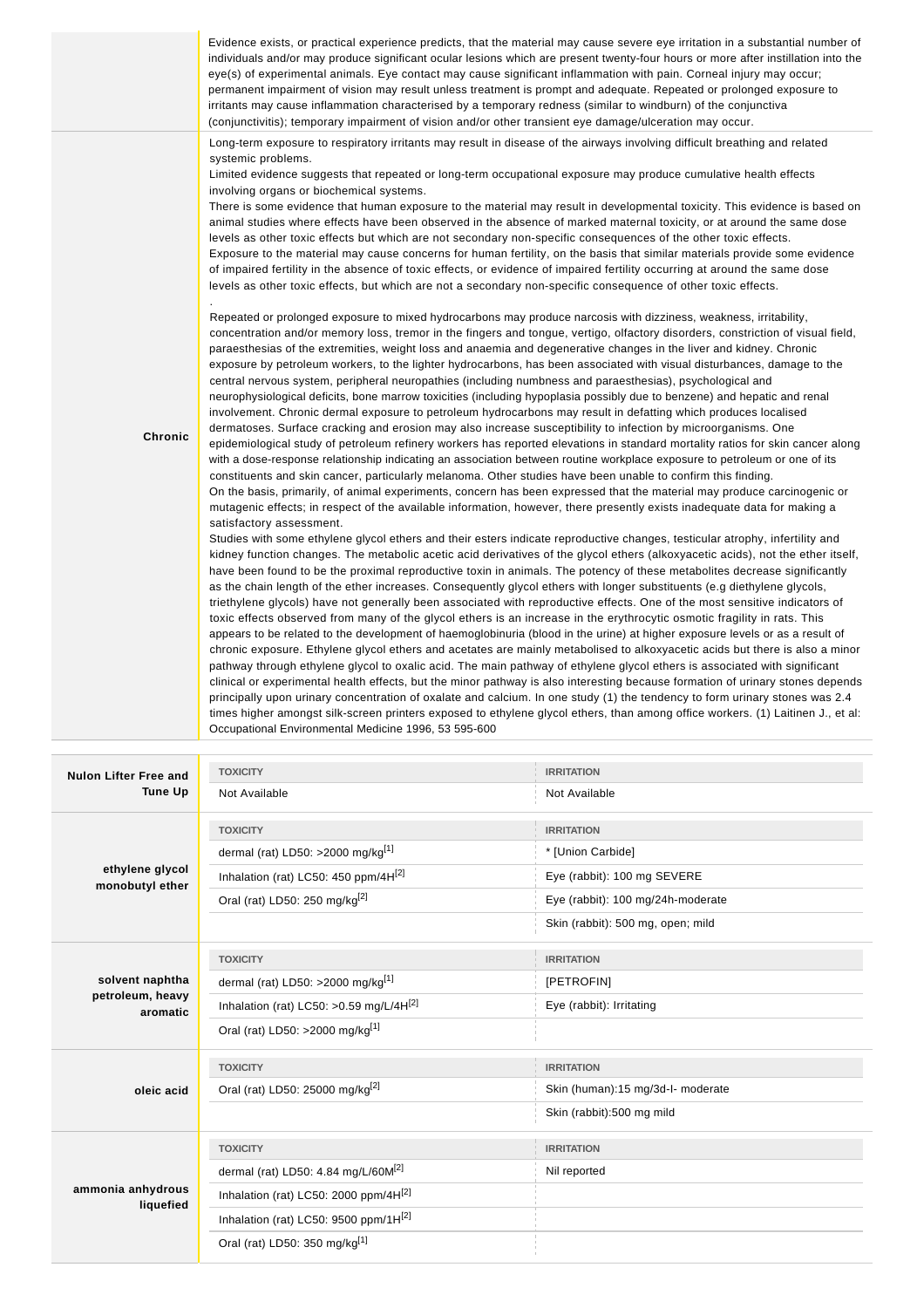|                                                  | <b>TOXICITY</b>                                                                                                                                                                                                                                                                                                                                                                                                                                                                                                                                                                                                                                                                                                                                                                                                                                                                                                                                                                                                                                                                                                                                                                                                                                                                                                                                                                                                                                                                                                                                                                                                                                                                                                                                                                                                                                                                                                                                                                                                                                                                                                                                                                                                                                                                                                                                                                                                                                                                                                                                                                                                                                                                                                                                                                                                                                                                                                  | <b>IRRITATION</b>                                                                                                      |  |
|--------------------------------------------------|------------------------------------------------------------------------------------------------------------------------------------------------------------------------------------------------------------------------------------------------------------------------------------------------------------------------------------------------------------------------------------------------------------------------------------------------------------------------------------------------------------------------------------------------------------------------------------------------------------------------------------------------------------------------------------------------------------------------------------------------------------------------------------------------------------------------------------------------------------------------------------------------------------------------------------------------------------------------------------------------------------------------------------------------------------------------------------------------------------------------------------------------------------------------------------------------------------------------------------------------------------------------------------------------------------------------------------------------------------------------------------------------------------------------------------------------------------------------------------------------------------------------------------------------------------------------------------------------------------------------------------------------------------------------------------------------------------------------------------------------------------------------------------------------------------------------------------------------------------------------------------------------------------------------------------------------------------------------------------------------------------------------------------------------------------------------------------------------------------------------------------------------------------------------------------------------------------------------------------------------------------------------------------------------------------------------------------------------------------------------------------------------------------------------------------------------------------------------------------------------------------------------------------------------------------------------------------------------------------------------------------------------------------------------------------------------------------------------------------------------------------------------------------------------------------------------------------------------------------------------------------------------------------------|------------------------------------------------------------------------------------------------------------------------|--|
|                                                  | Dermal (rabbit) LD50: 4032 mg/kg[1]<br>Eye (rabbit): 20 mg/24h moderate                                                                                                                                                                                                                                                                                                                                                                                                                                                                                                                                                                                                                                                                                                                                                                                                                                                                                                                                                                                                                                                                                                                                                                                                                                                                                                                                                                                                                                                                                                                                                                                                                                                                                                                                                                                                                                                                                                                                                                                                                                                                                                                                                                                                                                                                                                                                                                                                                                                                                                                                                                                                                                                                                                                                                                                                                                          |                                                                                                                        |  |
| n-propanol                                       | Oral (rat) LD50: 1870 mg/kge <sup>[2]</sup><br>Eye (rabbit): 4 mg open SEVERE                                                                                                                                                                                                                                                                                                                                                                                                                                                                                                                                                                                                                                                                                                                                                                                                                                                                                                                                                                                                                                                                                                                                                                                                                                                                                                                                                                                                                                                                                                                                                                                                                                                                                                                                                                                                                                                                                                                                                                                                                                                                                                                                                                                                                                                                                                                                                                                                                                                                                                                                                                                                                                                                                                                                                                                                                                    |                                                                                                                        |  |
|                                                  |                                                                                                                                                                                                                                                                                                                                                                                                                                                                                                                                                                                                                                                                                                                                                                                                                                                                                                                                                                                                                                                                                                                                                                                                                                                                                                                                                                                                                                                                                                                                                                                                                                                                                                                                                                                                                                                                                                                                                                                                                                                                                                                                                                                                                                                                                                                                                                                                                                                                                                                                                                                                                                                                                                                                                                                                                                                                                                                  | Skin (rabbit): 20 mg/24h moderate                                                                                      |  |
|                                                  |                                                                                                                                                                                                                                                                                                                                                                                                                                                                                                                                                                                                                                                                                                                                                                                                                                                                                                                                                                                                                                                                                                                                                                                                                                                                                                                                                                                                                                                                                                                                                                                                                                                                                                                                                                                                                                                                                                                                                                                                                                                                                                                                                                                                                                                                                                                                                                                                                                                                                                                                                                                                                                                                                                                                                                                                                                                                                                                  | Skin (rabbit): 500 mg open mild                                                                                        |  |
|                                                  | <b>TOXICITY</b>                                                                                                                                                                                                                                                                                                                                                                                                                                                                                                                                                                                                                                                                                                                                                                                                                                                                                                                                                                                                                                                                                                                                                                                                                                                                                                                                                                                                                                                                                                                                                                                                                                                                                                                                                                                                                                                                                                                                                                                                                                                                                                                                                                                                                                                                                                                                                                                                                                                                                                                                                                                                                                                                                                                                                                                                                                                                                                  | <b>IRRITATION</b>                                                                                                      |  |
|                                                  | Dermal (rabbit) LD50: >2000 mg/kg <sup>[2]</sup>                                                                                                                                                                                                                                                                                                                                                                                                                                                                                                                                                                                                                                                                                                                                                                                                                                                                                                                                                                                                                                                                                                                                                                                                                                                                                                                                                                                                                                                                                                                                                                                                                                                                                                                                                                                                                                                                                                                                                                                                                                                                                                                                                                                                                                                                                                                                                                                                                                                                                                                                                                                                                                                                                                                                                                                                                                                                 | * [MORTON]                                                                                                             |  |
|                                                  | Inhalation (rat) LC50: >3.9 mg/l4 h[1]                                                                                                                                                                                                                                                                                                                                                                                                                                                                                                                                                                                                                                                                                                                                                                                                                                                                                                                                                                                                                                                                                                                                                                                                                                                                                                                                                                                                                                                                                                                                                                                                                                                                                                                                                                                                                                                                                                                                                                                                                                                                                                                                                                                                                                                                                                                                                                                                                                                                                                                                                                                                                                                                                                                                                                                                                                                                           |                                                                                                                        |  |
|                                                  | Inhalation (rat) LC50: >4.7 mg/l4 $h^{[1]}$                                                                                                                                                                                                                                                                                                                                                                                                                                                                                                                                                                                                                                                                                                                                                                                                                                                                                                                                                                                                                                                                                                                                                                                                                                                                                                                                                                                                                                                                                                                                                                                                                                                                                                                                                                                                                                                                                                                                                                                                                                                                                                                                                                                                                                                                                                                                                                                                                                                                                                                                                                                                                                                                                                                                                                                                                                                                      |                                                                                                                        |  |
| naphthenic distillate,                           | Inhalation (rat) LC50: >5 mg/l4 h <sup>[1]</sup>                                                                                                                                                                                                                                                                                                                                                                                                                                                                                                                                                                                                                                                                                                                                                                                                                                                                                                                                                                                                                                                                                                                                                                                                                                                                                                                                                                                                                                                                                                                                                                                                                                                                                                                                                                                                                                                                                                                                                                                                                                                                                                                                                                                                                                                                                                                                                                                                                                                                                                                                                                                                                                                                                                                                                                                                                                                                 |                                                                                                                        |  |
| light, hydrotreated                              | Inhalation (rat) LC50: >5.2 mg/l4 h <sup>[1]</sup>                                                                                                                                                                                                                                                                                                                                                                                                                                                                                                                                                                                                                                                                                                                                                                                                                                                                                                                                                                                                                                                                                                                                                                                                                                                                                                                                                                                                                                                                                                                                                                                                                                                                                                                                                                                                                                                                                                                                                                                                                                                                                                                                                                                                                                                                                                                                                                                                                                                                                                                                                                                                                                                                                                                                                                                                                                                               |                                                                                                                        |  |
| (severe)                                         | Inhalation (rat) LC50: >5.3 mg/l4 h[1]                                                                                                                                                                                                                                                                                                                                                                                                                                                                                                                                                                                                                                                                                                                                                                                                                                                                                                                                                                                                                                                                                                                                                                                                                                                                                                                                                                                                                                                                                                                                                                                                                                                                                                                                                                                                                                                                                                                                                                                                                                                                                                                                                                                                                                                                                                                                                                                                                                                                                                                                                                                                                                                                                                                                                                                                                                                                           |                                                                                                                        |  |
|                                                  | Inhalation (rat) LC50: 10.5 mg/l4 h <sup>[1]</sup>                                                                                                                                                                                                                                                                                                                                                                                                                                                                                                                                                                                                                                                                                                                                                                                                                                                                                                                                                                                                                                                                                                                                                                                                                                                                                                                                                                                                                                                                                                                                                                                                                                                                                                                                                                                                                                                                                                                                                                                                                                                                                                                                                                                                                                                                                                                                                                                                                                                                                                                                                                                                                                                                                                                                                                                                                                                               |                                                                                                                        |  |
|                                                  | Inhalation (rat) LC50: 5.7 mg/l4 h <sup>[1]</sup>                                                                                                                                                                                                                                                                                                                                                                                                                                                                                                                                                                                                                                                                                                                                                                                                                                                                                                                                                                                                                                                                                                                                                                                                                                                                                                                                                                                                                                                                                                                                                                                                                                                                                                                                                                                                                                                                                                                                                                                                                                                                                                                                                                                                                                                                                                                                                                                                                                                                                                                                                                                                                                                                                                                                                                                                                                                                |                                                                                                                        |  |
|                                                  | Inhalation (rat) LC50: 9.6 mg/l4 h[1]                                                                                                                                                                                                                                                                                                                                                                                                                                                                                                                                                                                                                                                                                                                                                                                                                                                                                                                                                                                                                                                                                                                                                                                                                                                                                                                                                                                                                                                                                                                                                                                                                                                                                                                                                                                                                                                                                                                                                                                                                                                                                                                                                                                                                                                                                                                                                                                                                                                                                                                                                                                                                                                                                                                                                                                                                                                                            |                                                                                                                        |  |
|                                                  | Oral (rat) LD50: >2000 mg/kg <sup>[1]</sup>                                                                                                                                                                                                                                                                                                                                                                                                                                                                                                                                                                                                                                                                                                                                                                                                                                                                                                                                                                                                                                                                                                                                                                                                                                                                                                                                                                                                                                                                                                                                                                                                                                                                                                                                                                                                                                                                                                                                                                                                                                                                                                                                                                                                                                                                                                                                                                                                                                                                                                                                                                                                                                                                                                                                                                                                                                                                      |                                                                                                                        |  |
|                                                  |                                                                                                                                                                                                                                                                                                                                                                                                                                                                                                                                                                                                                                                                                                                                                                                                                                                                                                                                                                                                                                                                                                                                                                                                                                                                                                                                                                                                                                                                                                                                                                                                                                                                                                                                                                                                                                                                                                                                                                                                                                                                                                                                                                                                                                                                                                                                                                                                                                                                                                                                                                                                                                                                                                                                                                                                                                                                                                                  |                                                                                                                        |  |
| isobutylene                                      | <b>TOXICITY</b><br>dermal (rat) LD50: >2000 mg/kg <sup>[1]</sup>                                                                                                                                                                                                                                                                                                                                                                                                                                                                                                                                                                                                                                                                                                                                                                                                                                                                                                                                                                                                                                                                                                                                                                                                                                                                                                                                                                                                                                                                                                                                                                                                                                                                                                                                                                                                                                                                                                                                                                                                                                                                                                                                                                                                                                                                                                                                                                                                                                                                                                                                                                                                                                                                                                                                                                                                                                                 | <b>IRRITATION</b><br>Not Available                                                                                     |  |
| homopolymer                                      | Oral (rat) LD50: >2000 mg/kg <sup>[1]</sup>                                                                                                                                                                                                                                                                                                                                                                                                                                                                                                                                                                                                                                                                                                                                                                                                                                                                                                                                                                                                                                                                                                                                                                                                                                                                                                                                                                                                                                                                                                                                                                                                                                                                                                                                                                                                                                                                                                                                                                                                                                                                                                                                                                                                                                                                                                                                                                                                                                                                                                                                                                                                                                                                                                                                                                                                                                                                      |                                                                                                                        |  |
|                                                  |                                                                                                                                                                                                                                                                                                                                                                                                                                                                                                                                                                                                                                                                                                                                                                                                                                                                                                                                                                                                                                                                                                                                                                                                                                                                                                                                                                                                                                                                                                                                                                                                                                                                                                                                                                                                                                                                                                                                                                                                                                                                                                                                                                                                                                                                                                                                                                                                                                                                                                                                                                                                                                                                                                                                                                                                                                                                                                                  |                                                                                                                        |  |
| Legend:                                          | Unless otherwise specified data extracted from RTECS - Register of Toxic Effect of chemical Substances                                                                                                                                                                                                                                                                                                                                                                                                                                                                                                                                                                                                                                                                                                                                                                                                                                                                                                                                                                                                                                                                                                                                                                                                                                                                                                                                                                                                                                                                                                                                                                                                                                                                                                                                                                                                                                                                                                                                                                                                                                                                                                                                                                                                                                                                                                                                                                                                                                                                                                                                                                                                                                                                                                                                                                                                           | 1. Value obtained from Europe ECHA Registered Substances - Acute toxicity 2.* Value obtained from manufacturer's msds. |  |
| <b>Nulon Lifter Free and</b><br><b>Tune Up</b>   | to a non-allergenic condition known as reactive airways dysfunction syndrome (RADS) which can occur following<br>exposure to high levels of highly irritating compound. Key criteria for the diagnosis of RADS include the absence of<br>preceding respiratory disease, in a non-atopic individual, with abrupt onset of persistent asthma-like symptoms within<br>minutes to hours of a documented exposure to the irritant. A reversible airflow pattern, on spirometry, with the presence<br>of moderate to severe bronchial hyperreactivity on methacholine challenge testing and the lack of minimal lymphocytic<br>inflammation, without eosinophilia, have also been included in the criteria for diagnosis of RADS. RADS (or asthma)<br>following an irritating inhalation is an infrequent disorder with rates related to the concentration of and duration of exposure<br>to the irritating substance. Industrial bronchitis, on the other hand, is a disorder that occurs as result of exposure due to<br>high concentrations of irritating substance (often particulate in nature) and is completely reversible after exposure<br>ceases. The disorder is characterised by dyspnea, cough and mucus production.<br>No significant acute toxicological data identified in literature search.                                                                                                                                                                                                                                                                                                                                                                                                                                                                                                                                                                                                                                                                                                                                                                                                                                                                                                                                                                                                                                                                                                                                                                                                                                                                                                                                                                                                                                                                                                                                                                                                          |                                                                                                                        |  |
| <b>ETHYLENE GLYCOL</b><br><b>MONOBUTYL ETHER</b> | The material may produce severe irritation to the eye causing pronounced inflammation. Repeated or prolonged exposure<br>to irritants may produce conjunctivitis.<br>The material may cause skin irritation after prolonged or repeated exposure and may produce a contact dermatitis<br>(nonallergic). This form of dermatitis is often characterised by skin redness (erythema) and swelling epidermis.<br>Histologically there may be intercellular oedema of the spongy layer (spongiosis) and intracellular oedema of the<br>epidermis.<br>For ethylene glycol monoalkyl ethers and their acetates (EGMAEs):<br>Typical members of this category are ethylene glycol propylene ether (EGPE), ethylene glycol butyl ether (EGBE) and<br>ethylene glycol hexyl ether (EGHE) and their acetates.<br>EGMAEs are substrates for alcohol dehydrogenase isozyme ADH-3, which catalyzes the conversion of their terminal<br>alcohols to aldehydes (which are transient metabolites). Further, rapid conversion of the aldehydes by aldehyde<br>dehydrogenase produces alkoxyacetic acids, which are the predominant urinary metabolites of mono substituted glycol<br>ethers.<br>Acute Toxicity: Oral LD50 values in rats for all category members range from 739 (EGHE) to 3089 mg/kg bw (EGPE),<br>with values increasing with decreasing molecular weight. Four to six hour acute inhalation toxicity studies were conducted<br>for these chemicals in rats at the highest vapour concentrations practically achievable. Values range from LC0 > 85 ppm<br>(508 mg/m3) for EGHE, LC50 > 400ppm (2620 mg/m3) for EGBEA to LC50 > 2132 ppm (9061 mg/m3) for EGPE. No<br>lethality was observed for any of these materials under these conditions. Dermal LD50 values in rabbits range from 435<br>mg/kg bw (EGBE) to 1500 mg/kg bw (EGBEA). Overall these category members can be considered to be of low to<br>moderate acute toxicity. All category members cause reversible irritation to skin and eyes, with EGBEA less irritating and<br>EGHE more irritating than the other category members. EGPE and EGBE are not sensitisers in experimental animals or<br>humans. Signs of acute toxicity in rats, mice and rabbits are consistent with haemolysis (with the exception of EGHE)<br>and non-specific CNS depression typical of organic solvents in general. Alkoxyacetic acid metabolites, propoxyacetic<br>acid (PAA) and butoxyacetic acid (BAA), are responsible for the red blood cell hemolysis. Signs of toxicity in humans<br>deliberately ingesting cleaning fluids containing 9-22% EGBE are similar to those of rats, with the exception of<br>haemolysis. Although decreased blood haemoglobin and/or haemoglobinuria were observed in some of the human cases,<br>it is not clear if this was due to haemolysis or haemodilution as a result of administration of large volumes of fluid. Red |                                                                                                                        |  |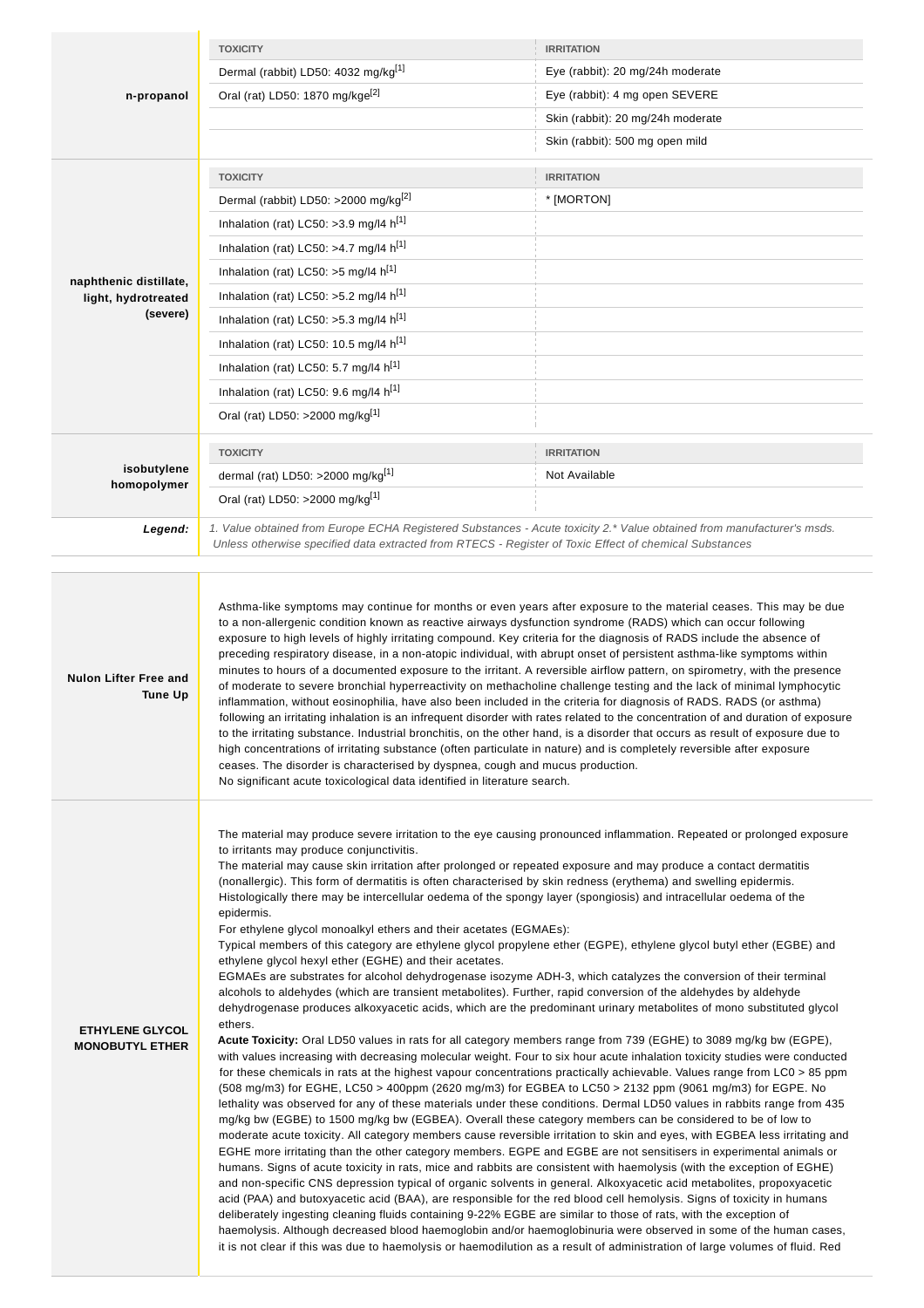blood cells of humans are many-fold more resistant to toxicity from EGPE and EGBE in vitro than those of rats. **Repeat dose toxicity:** The fact that the NOAEL for repeated dose toxicity of EGBE is less than that of EGPE is consistent with red blood cells being more sensitive to EGBE than EGPE. Blood from mice, rats, hamsters, rabbits and baboons were sensitive to the effects of BAA in vitro and displayed similar responses, which included erythrocyte swelling (increased haematocrit and mean corpuscular hemoglobin), followed by hemolysis. Blood from humans, pigs, dogs, cats, and guinea pigs was less sensitive to haemolysis by BAA in vitro.

**Mutagenicity:** In the absence and presence of metabolic activation, EGBE tested negative for mutagenicity in Ames tests conducted in S. typhimurium strains TA97, TA98, TA100, TA1535 and TA1537 and EGHE tested negative in strains TA98, TA100, TA1535, TA1537 and TA1538. In vitro cytogenicity and sister chromatid exchange assays with EGBE and EGHE in Chinese Hamster Ovary Cells with and without metabolic activation and in vivo micronucleus tests with EGBE in rats and mice were negative, indicating that these glycol ethers are not genotoxic.

**Carcinogenicity:** In a 2-year inhalation chronic toxicity and carcinogenicity study with EGBE in rats and mice a significant increase in the incidence of liver haemangiosarcomas was seen in male mice and forestomach tumours in female mice. It was decided that based on the mode of action data available, there was no significant hazard for human carcinogenicity

**Reproductive and developmental toxicity**. The results of reproductive and developmental toxicity studies indicate that the glycol ethers in this category are not selectively toxic to the reproductive system or developing fetus, developmental toxicity is secondary to maternal toxicity. The repeated dose toxicity studies in which reproductive organs were examined indicate that the members of this category are not associated with toxicity to reproductive organs (including the testes). Results of the developmental toxicity studies conducted via inhalation exposures during gestation periods on EGPE (rabbits -125, 250, 500 ppm or 531, 1062, or 2125 mg/m3 and rats - 100, 200, 300, 400 ppm or 425, 850, 1275, or 1700 mg/m3), EGBE (rat and rabbit - 25, 50, 100, 200 ppm or 121, 241, 483, or 966 mg/m3), and EGHE (rat and rabbit - 20.8, 41.4, 79.2 ppm or 124, 248, or 474 mg/m3) indicate that the members of the category are not teratogenic.

The NOAELs for developmental toxicity are greater than 500 ppm or 2125 mg/m3 (rabbit-EGPE), 100 ppm or 425 mg/m3 (rat-EGPE), 50 ppm or 241 mg/m3 (rat EGBE) and 100 ppm or 483 mg/m3 (rabbit EGBE) and greater than 79.2 ppm or 474 mg/m3 (rat and rabbit-EGHE).

Exposure of pregnant rats to ethylene glycol monobutyl ether (2-butoxyethanol) at 100 ppm or rabbits at 200 ppm during organogenesis resulted in maternal toxicity and embryotoxicity including a decreased number of viable implantations per litter. Slight foetoxicity in the form of poorly ossified or unossified skeletal elements was also apparent in rats. Teratogenic effects were not observed in other species.

At least one researcher has stated that the reproductive effects were less than that of other monoalkyl ethers of ethylene glycol.

Chronic exposure may cause anaemia, macrocytosis, abnormally large red cells and abnormal red cell fragility. Exposure of male and female rats and mice for 14 weeks to 2 years produced a regenerative haemolytic anaemia and subsequent effects on the haemopoietic system in rats and mice. In addition, 2-butoxyethanol exposures caused increases in the incidence of neoplasms and nonneoplastic lesions (1). The occurrence of the anaemia was concentrationdependent and more pronounced in rats and females. In this study it was proposed that 2-butoxyethanol at concentrations of 500 ppm and greater produced an acute disseminated thrombosis and bone infarction in male and female rats as a result of severe acute haemolysis and reduced deformability of erythrocytes or through anoxic damage to endothelial cells that compromise blood flow. In two-year studies, 2-butoxyethanol continued to affect circulating erythroid mass, inducing a responsive anaemia. Rats showed a marginal increase in the incidence of benign or malignant pheochromocytomas (combined) of the adrenal gland. In mice, 2-butoxyethanol exposure resulted in a concentration dependent increase in the incidence of squamous cell papilloma or carcinoma of the forestomach. It was hypothesised that exposure-induced irritation produced inflammatory and hyperplastic effects in the forestomach and that the neoplasia were associated with a continuation of the injury/ degeneration process. Exposure also produced a concentration -dependent increase in the incidence of haemangiosarcoma of the liver of male mice and hepatocellular carcinoma. 1: NTP Toxicology Program Technical report Series 484, March 2000.

#### For ethylene glycol:

Ethylene glycol is quickly and extensively absorbed through the gastrointestinal tract. Limited information suggests that it is also absorbed through the respiratory tract; dermal absorption is apparently slow. Following absorption, ethylene glycol is distributed throughout the body according to total body water. In most mammalian species, including humans, ethylene glycol is initially metabolised by alcohol.

dehydrogenase to form glycolaldehyde, which is rapidly converted to glycolic acid and glyoxal by aldehyde oxidase and aldehyde dehydrogenase. These metabolites are oxidised to glyoxylate; glyoxylate may be further metabolised to formic acid, oxalic acid, and glycine. Breakdown of both glycine and formic acid can generate CO2, which is one of the major elimination products of ethylene glycol. In addition to exhaled CO2, ethylene glycol is eliminated in the urine as both the parent compound and glycolic acid. Elimination of ethylene glycol from the plasma in both humans and laboratory animals is rapid after oral exposure; elimination half-lives are in the range of 1-4 hours in most species tested. **Respiratory Effects.** Respiratory system involvement occurs 12-24 hours after ingestion of sufficient amounts of ethylene glycol and is considered to be part of a second stage in ethylene glycol poisoning The symptoms include hyperventilation, shallow rapid breathing, and generalized pulmonary edema with calcium oxalate crystals occasionally present in the lung parenchyma. Respiratory system involvement appears to be dose-dependent and occurs concomitantly with cardiovascular changes. Pulmonary infiltrates and other changes compatible with adult respiratory distress syndrome (ARDS) may characterise the second stage of ethylene glycol poisoning Pulmonary oedema can be secondary to cardiac failure, ARDS, or aspiration of gastric contents. Symptoms related to acidosis such as hyperpnea and tachypnea are frequently observed; however, major respiratory morbidities such as pulmonary edema and bronchopneumonia are relatively rare and usually only observed with extreme poisoning (e.g., in only 5 of 36 severely poisoned cases).

**Cardiovascular Effects.** Cardiovascular system involvement in humans occurs at the same time as respiratory system involvement, during the second phase of oral ethylene glycol poisoning, which is 12- 24 hours after acute exposure. The symptoms of cardiac involvement include tachycardia, ventricular gallop and cardiac enlargement. Ingestion of ethylene glycol may also cause hypertension or hypotension, which may progress to cardiogenic shock. Myocarditis has been observed at autopsy in cases of people who died following acute ingestion of ethylene glycol. As in the case of respiratory effects, cardiovascular involvement occurs with ingestion of relatively high doses of ethylene glycol. Nevertheless, circulatory disturbances are a rare occurrence, having been reported in only 8 of 36 severely poisoned cases.Therefore, it appears that acute exposure to high levels of ethylene glycol can cause serious cardiovascular effects in humans. The effects of a long-term, low-dose exposure are unknown.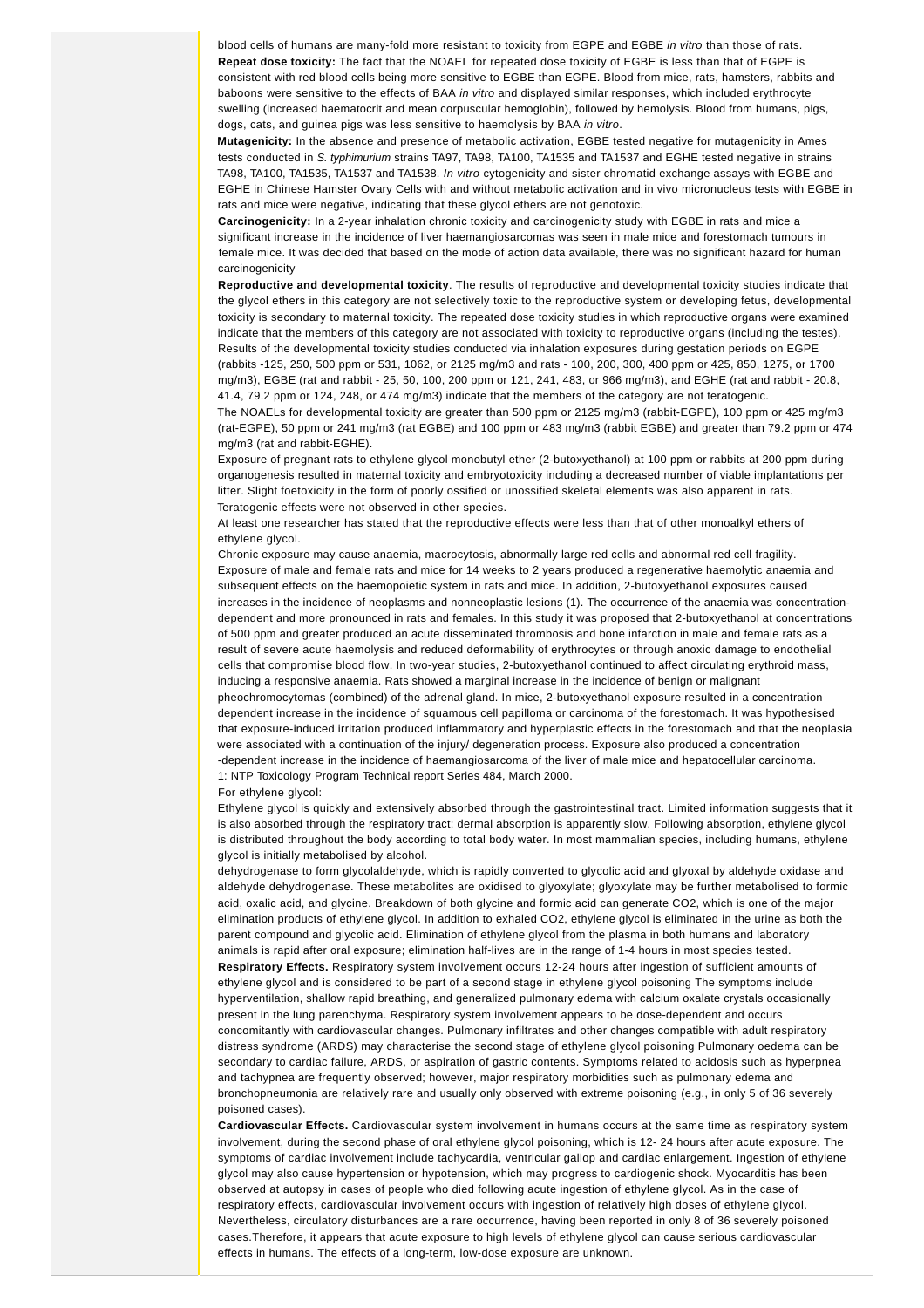**Gastrointestinal Effects.** Nausea, vomiting with or without blood, pyrosis, and abdominal cramping and pain are common early effects of acute ethylene glycol ingestion. Acute effects of ethylene glycol ingestion in one patient included intermittent diarrhea and abdominal pain, which were attributed to mild colonic ischaemia; severe abdominal pain secondary to colonic stricture and perforation developed 3 months after ingestion, and histology of the resected colon showed birefringent crystals highly suggestive of oxalate deposition.

**Musculoskeletal Effects.** Reported musculoskeletal effects in cases of acute ethylene glycol poisoning have included diffuse muscle tenderness and myalgias associated with elevated serum creatinine phosphokinase levels, and myoclonic jerks and tetanic contractions associated with hypocalcaemia.

**Hepatic Effects.** Central hydropic or fatty degeneration, parenchymal necrosis, and calcium oxalate crystals in the liver have been observed at autopsy in cases of people who died following acute ingestion of ethylene glycol.

**Renal Effects.** Adverse renal effects after ethylene glycol ingestion in humans can be observed during the third stage of ethylene glycol toxicity 24-72 hours after acute exposure. The hallmark of renal toxicity is the presence of birefringent calcium oxalate monohydrate crystals deposited in renal tubules and their presence in urine after ingestion of relatively high amounts of ethylene glycol. Other signs of nephrotoxicity can include tubular cell degeneration and necrosis and tubular interstitial inflammation. If untreated, the degree of renal damage caused by high doses of ethylene glycol progresses and leads to haematuria, proteinuria, decreased renal function, oliguria, anuria , and ultimately renal failure. These changes in the kidney are linked to acute tubular necrosis but normal or near normal renal function can return with adequate supportive therapy.

**Metabolic Effects.** One of the major adverse effects following acute oral exposure of humans to ethylene glycol involves metabolic changes. These changes occur as early as 12 hours after ethylene glycol exposure. Ethylene glycol intoxication is accompanied by metabolic acidosis which is manifested by decreased pH and bicarbonate content of serum and other bodily fluids caused by accumulation of excess glycolic acid. Other characteristic metabolic effects of ethylene glycol poisoning are increased serum anion gap, increased osmolal gap, and hypocalcaemia. Serum anion gap is calculated from concentrations of sodium, chloride, and bicarbonate, is normally 12-16 mM, and is typically elevated after ethylene glycol ingestion due to increases in unmeasured metabolite anions (mainly glycolate).

**Neurological Effects:** Adverse neurological reactions are among the first symptoms to appear in humans after ethylene glycol ingestion. These early neurotoxic effects are also the only symptoms attributed to unmetabolised ethylene glycol. Together with metabolic changes, they occur during the period of 30 minutes to 12 hours after exposure and are considered to be part of the first stage in ethylene glycol intoxication. In cases of acute intoxication, in which a large amount of ethylene glycol is ingested over a very short time period, there is a progression of neurological manifestations which, if not treated, may lead to generalized seizures and coma. Ataxia, slurred speech, confusion, and somnolence are common during the initial phase of ethylene glycol intoxication as are irritation, restlessness, and disorientation. Cerebral edema and crystalline deposits of calcium oxalate in the walls of small blood vessels in the brain were found at autopsy in people who died after acute ethylene glycol ingestion.

Effects on cranial nerves appear late (generally 5-20 days post-ingestion), are relatively rare, and according to some investigators constitute a fourth, late cerebral phase in ethylene glycol intoxication. Clinical manifestations of the cranial neuropathy commonly involve lower motor neurons of the facial and bulbar nerves and are reversible over many months. **Reproductive Effects:** Reproductive function after intermediate-duration oral exposure to ethylene glycol has been tested in three multi-generation studies (one in rats and two in mice) and several shorter studies (15-20 days in rats and mice). In these studies, effects on fertility, foetal viability, and male reproductive organs were observed in mice, while the only effect in rats was an increase in gestational duration.

**Developmental Effects:** The developmental toxicity of ethylene glycol has been assessed in several acute-duration studies using mice, rats, and rabbits. Available studies indicate that malformations, especially skeletal malformations occur in both mice and rats exposed during gestation; mice are apparently more sensitive to the developmental effects of ethylene glycol. Other evidence of embyrotoxicity in laboratory animals exposed to ethylene glycol exposure includes reduction in foetal body weight.

**Cancer:** No studies were located regarding cancer effects in humans or animals after dermal exposure to ethylene glycol.

**Genotoxic Effects**: Studies in humans have not addressed the genotoxic effects of ethylene glycol. However, available in vivo and in vitro laboratory studies provide consistently negative genotoxicity results for ethylene glycol. NOTE: Changes in kidney, liver, spleen and lungs are observed in animals exposed to high concentrations of this substance by all routes. \*\* ASCC (NZ) SDS

#### **for petroleum:**

This product contains benzene which is known to cause acute myeloid leukaemia and n-hexane which has been shown to metabolize to compounds which are neuropathic.

This product contains toluene. There are indications from animal studies that prolonged exposure to high concentrations of toluene may lead to hearing loss.

This product contains ethyl benzene and naphthalene from which there is evidence of tumours in rodents **Carcinogenicity:** Inhalation exposure to mice causes liver tumours, which are not considered relevant to humans. Inhalation exposure to rats causes kidney tumours which are not considered relevant to humans.

**Mutagenicity:** There is a large database of mutagenicity studies on gasoline and gasoline blending streams, which use a wide variety of endpoints and give predominantly negative results. All in vivo studies in animals and recent studies in exposed humans (e.g. petrol service station attendants) have shown negative results in mutagenicity assays.

**Reproductive Toxicity:** Repeated exposure of pregnant rats to high concentrations of toluene (around or exceeding 1000 ppm) can cause developmental effects, such as lower birth weight and developmental neurotoxicity, on the foetus. However, in a two-generation reproductive study in rats exposed to gasoline vapour condensate, no adverse effects on the foetus were observed.

**Human Effects:** Prolonged/ repeated contact may cause defatting of the skin which can lead to dermatitis and may make the skin more susceptible to irritation and penetration by other materials.

Lifetime exposure of rodents to gasoline produces carcinogenicity although the relevance to humans has been questioned. Gasoline induces kidney cancer in male rats as a consequence of accumulation of the alpha2-microglobulin protein in hyaline droplets in the male (but not female) rat kidney. Such abnormal accumulation represents lysosomal overload and leads to chronic renal tubular cell degeneration, accumulation of cell debris, mineralisation of renal medullary tubules and necrosis. A sustained regenerative proliferation occurs in epithelial cells with subsequent neoplastic

**SOLVENT NAPHTHA PETROLEUM, HEAVY AROMATIC**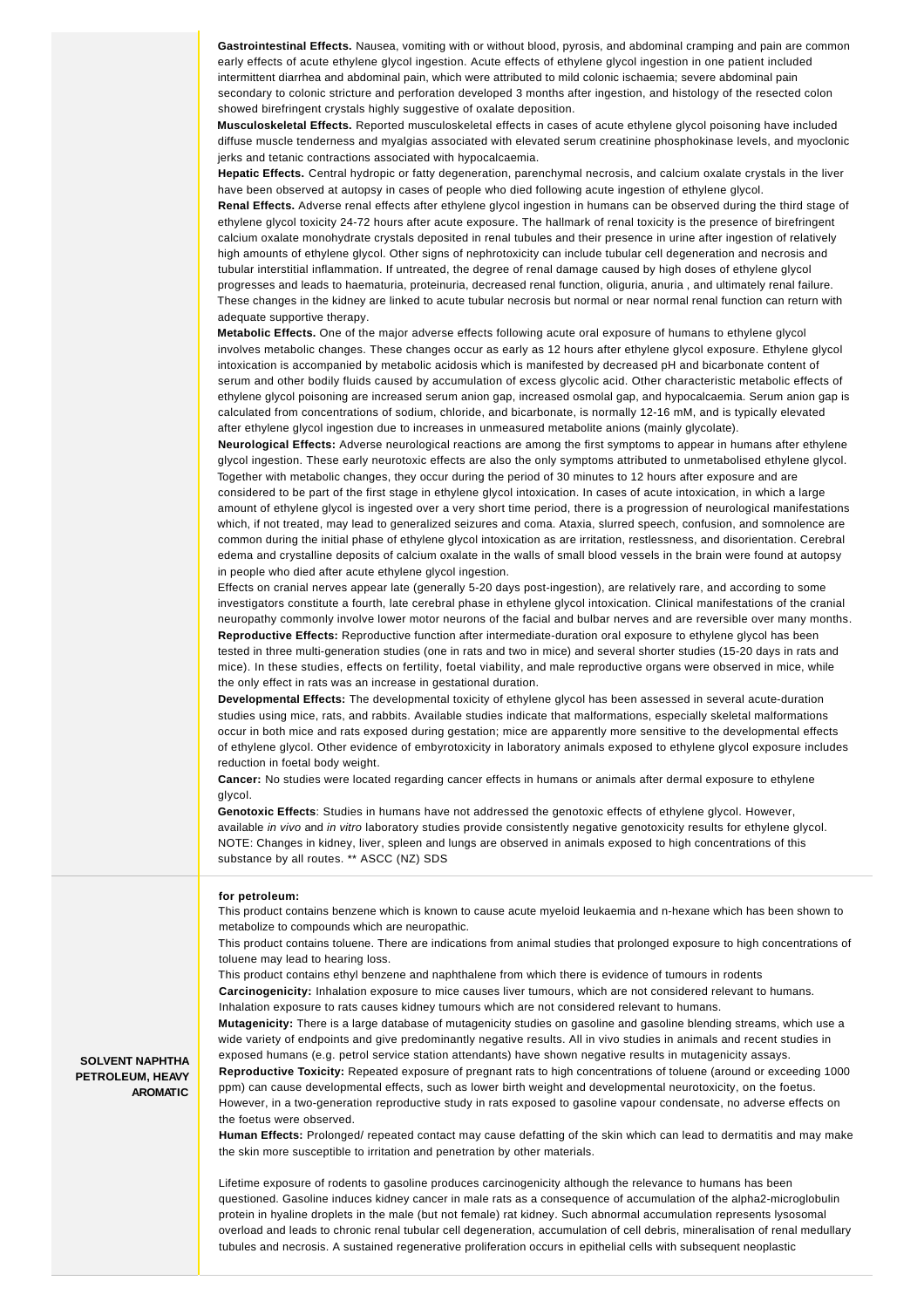|                                                                                   | transformation with continued exposure. The alpha2-microglobulin is produced under the influence of hormonal controls in<br>male rats but not in females and, more importantly, not in humans.                                                                                                                                                                                                                                                                                                                                                                                                                                                                                                                                                                                                                                                                                                                                                                                                                                                                                                                                                                                                                                                                                                                                                                                                                                                                                                                                                                                                                                                                                                                                                                                                                                                                                                                                                                                                                                                                                                                                                                                                                                                                                                                                                                                                                                                                                                                                                                                                                                                                                                                                                                                                                                                                                                                                                                                                                                                                                                                                                                                                                                                                                                                                                                                                                                                                                                                                                                                                                                                                                                                                                                                                                                                                                                                                                                                                                                                                                                                                                                                                                                                                                                                                                                                                                                                                                                                                                                                                                                                                                                                                             |
|-----------------------------------------------------------------------------------|--------------------------------------------------------------------------------------------------------------------------------------------------------------------------------------------------------------------------------------------------------------------------------------------------------------------------------------------------------------------------------------------------------------------------------------------------------------------------------------------------------------------------------------------------------------------------------------------------------------------------------------------------------------------------------------------------------------------------------------------------------------------------------------------------------------------------------------------------------------------------------------------------------------------------------------------------------------------------------------------------------------------------------------------------------------------------------------------------------------------------------------------------------------------------------------------------------------------------------------------------------------------------------------------------------------------------------------------------------------------------------------------------------------------------------------------------------------------------------------------------------------------------------------------------------------------------------------------------------------------------------------------------------------------------------------------------------------------------------------------------------------------------------------------------------------------------------------------------------------------------------------------------------------------------------------------------------------------------------------------------------------------------------------------------------------------------------------------------------------------------------------------------------------------------------------------------------------------------------------------------------------------------------------------------------------------------------------------------------------------------------------------------------------------------------------------------------------------------------------------------------------------------------------------------------------------------------------------------------------------------------------------------------------------------------------------------------------------------------------------------------------------------------------------------------------------------------------------------------------------------------------------------------------------------------------------------------------------------------------------------------------------------------------------------------------------------------------------------------------------------------------------------------------------------------------------------------------------------------------------------------------------------------------------------------------------------------------------------------------------------------------------------------------------------------------------------------------------------------------------------------------------------------------------------------------------------------------------------------------------------------------------------------------------------------------------------------------------------------------------------------------------------------------------------------------------------------------------------------------------------------------------------------------------------------------------------------------------------------------------------------------------------------------------------------------------------------------------------------------------------------------------------------------------------------------------------------------------------------------------------------------------------------------------------------------------------------------------------------------------------------------------------------------------------------------------------------------------------------------------------------------------------------------------------------------------------------------------------------------------------------------------------------------------------------------------------------------------------------------------|
| <b>OLEIC ACID</b>                                                                 | The material may be irritating to the eye, with prolonged contact causing inflammation. Repeated or prolonged exposure to<br>irritants may produce conjunctivitis.<br>The material may cause skin irritation after prolonged or repeated exposure and may produce a contact dermatitis<br>(nonallergic). This form of dermatitis is often characterised by skin redness (erythema) and swelling the epidermis.<br>Histologically there may be intercellular oedema of the spongy layer (spongiosis) and intracellular oedema of the<br>epidermis.                                                                                                                                                                                                                                                                                                                                                                                                                                                                                                                                                                                                                                                                                                                                                                                                                                                                                                                                                                                                                                                                                                                                                                                                                                                                                                                                                                                                                                                                                                                                                                                                                                                                                                                                                                                                                                                                                                                                                                                                                                                                                                                                                                                                                                                                                                                                                                                                                                                                                                                                                                                                                                                                                                                                                                                                                                                                                                                                                                                                                                                                                                                                                                                                                                                                                                                                                                                                                                                                                                                                                                                                                                                                                                                                                                                                                                                                                                                                                                                                                                                                                                                                                                                          |
|                                                                                   | No significant acute toxicological data identified in literature search.                                                                                                                                                                                                                                                                                                                                                                                                                                                                                                                                                                                                                                                                                                                                                                                                                                                                                                                                                                                                                                                                                                                                                                                                                                                                                                                                                                                                                                                                                                                                                                                                                                                                                                                                                                                                                                                                                                                                                                                                                                                                                                                                                                                                                                                                                                                                                                                                                                                                                                                                                                                                                                                                                                                                                                                                                                                                                                                                                                                                                                                                                                                                                                                                                                                                                                                                                                                                                                                                                                                                                                                                                                                                                                                                                                                                                                                                                                                                                                                                                                                                                                                                                                                                                                                                                                                                                                                                                                                                                                                                                                                                                                                                   |
| <b>AMMONIA ANHYDROUS</b><br><b>LIQUEFIED</b>                                      | Asthma-like symptoms may continue for months or even years after exposure to the material ceases. This may be due<br>to a non-allergenic condition known as reactive airways dysfunction syndrome (RADS) which can occur following<br>exposure to high levels of highly irritating compound. Key criteria for the diagnosis of RADS include the absence of<br>preceding respiratory disease, in a non-atopic individual, with abrupt onset of persistent asthma-like symptoms within<br>minutes to hours of a documented exposure to the irritant. A reversible airflow pattern, on spirometry, with the presence<br>of moderate to severe bronchial hyperreactivity on methacholine challenge testing and the lack of minimal lymphocytic<br>inflammation, without eosinophilia, have also been included in the criteria for diagnosis of RADS. RADS (or asthma)<br>following an irritating inhalation is an infrequent disorder with rates related to the concentration of and duration of exposure<br>to the irritating substance. Industrial bronchitis, on the other hand, is a disorder that occurs as result of exposure due to<br>high concentrations of irritating substance (often particulate in nature) and is completely reversible after exposure<br>ceases. The disorder is characterised by dyspnea, cough and mucus production.                                                                                                                                                                                                                                                                                                                                                                                                                                                                                                                                                                                                                                                                                                                                                                                                                                                                                                                                                                                                                                                                                                                                                                                                                                                                                                                                                                                                                                                                                                                                                                                                                                                                                                                                                                                                                                                                                                                                                                                                                                                                                                                                                                                                                                                                                                                                                                                                                                                                                                                                                                                                                                                                                                                                                                                                                                                                                                                                                                                                                                                                                                                                                                                                                                                                                                                                                                                           |
|                                                                                   | The material may produce severe irritation to the eye causing pronounced inflammation. Repeated or prolonged exposure                                                                                                                                                                                                                                                                                                                                                                                                                                                                                                                                                                                                                                                                                                                                                                                                                                                                                                                                                                                                                                                                                                                                                                                                                                                                                                                                                                                                                                                                                                                                                                                                                                                                                                                                                                                                                                                                                                                                                                                                                                                                                                                                                                                                                                                                                                                                                                                                                                                                                                                                                                                                                                                                                                                                                                                                                                                                                                                                                                                                                                                                                                                                                                                                                                                                                                                                                                                                                                                                                                                                                                                                                                                                                                                                                                                                                                                                                                                                                                                                                                                                                                                                                                                                                                                                                                                                                                                                                                                                                                                                                                                                                      |
| <b>N-PROPANOL</b>                                                                 | to irritants may produce conjunctivitis.<br>The material may cause skin irritation after prolonged or repeated exposure and may produce a contact dermatitis<br>(nonallergic). This form of dermatitis is often characterised by skin redness (erythema) and swelling the epidermis.<br>Histologically there may be intercellular oedema of the spongy layer (spongiosis) and intracellular oedema of the<br>epidermis.                                                                                                                                                                                                                                                                                                                                                                                                                                                                                                                                                                                                                                                                                                                                                                                                                                                                                                                                                                                                                                                                                                                                                                                                                                                                                                                                                                                                                                                                                                                                                                                                                                                                                                                                                                                                                                                                                                                                                                                                                                                                                                                                                                                                                                                                                                                                                                                                                                                                                                                                                                                                                                                                                                                                                                                                                                                                                                                                                                                                                                                                                                                                                                                                                                                                                                                                                                                                                                                                                                                                                                                                                                                                                                                                                                                                                                                                                                                                                                                                                                                                                                                                                                                                                                                                                                                    |
| <b>NAPHTHENIC</b><br><b>DISTILLATE, LIGHT,</b><br><b>HYDROTREATED</b><br>(SEVERE) | The materials included in the Lubricating Base Oils category are related from both process and physical-chemical<br>perspectives;<br>The potential toxicity of a specific distillate base oil is inversely related to the severity or extent of processing the oil has<br>undergone, since:<br>Fifthe adverse effects of these materials are associated with undesirable components, and<br>$\triangleright$ The levels of the undesirable components are inversely related to the degree of processing;<br>▶ Distillate base oils receiving the same degree or extent of processing will have similar toxicities;<br>Figure The potential toxicity of <i>residual base oils</i> is independent of the degree of processing the oil receives.<br>► The reproductive and developmental toxicity of the distillate base oils is inversely related to the degree of processing.<br>Unrefined & mildly refined distillate base oils contain the highest levels of undesirable components, have the largest<br>variation of hydrocarbon molecules and have shown the highest potential carcinogenic and mutagenic activities. Highly<br>and severely refined distillate base oils are produced from unrefined and mildly refined oils by removing or transforming<br>undesirable components. In comparison to unrefined and mildly refined base oils, the highly and severely refined distillate<br>base oils have a smaller range of hydrocarbon molecules and have demonstrated very low mammalian toxicity.<br>Mutagenicity and carcinogenicity testing of residual oils has been negative, supporting the belief that these materials lack<br>biologically active components or the components are largely non-bioavailable due to their molecular size.<br>Toxicity testing has consistently shown that lubricating base oils have low acute toxicities. Numerous tests have shown<br>that a lubricating base oil's mutagenic and carcinogenic potential correlates with its 3-7 ring polycyclic aromatic compound<br>(PAC) content, and the level of DMSO extractables (e.g. IP346 assay), both characteristics that are directly related to the<br>degree/conditions of processing<br>Highly and Severely Refined Distillate Base Oils<br>Acute toxicity: Multiple studies of the acute toxicity of highly & severely refined base oils have been reported.<br>Irrespective of the crude source or the method or extent of processing, the oral LD50s have been observed to be >5 g/kg<br>(bw) and the dermal LD50s have ranged from >2 to >5g/kg (bw). The LC50 for inhalation toxicity ranged from 2.18 mg/l<br>to $>$ 4 mg/l.<br>When tested for skin and eye irritation, the materials have been reported as "non-irritating" to "moderately irritating"<br>Testing in guinea pigs for sensitization has been negative<br>Repeat dose toxicity: . Several studies have been conducted with these oils. The weight of evidence from all available<br>data on highly & severely refined base oils support the presumption that a distillate base oil's toxicity is inversely related<br>to the degree of processing it receives. Adverse effects have been reported with even the most severely refined white<br>oils - these appear to depend on animal species and/ or the peculiarities of the study.<br>▶ The granulomatous lesions induced by the oral administration of white oils are essentially foreign body responses. The<br>lesions occur only in rats, of which the Fischer 344 strain is particularly sensitive,<br>▶ The testicular effects seen in rabbits after dermal administration of a highly to severely refined base oil were unique to<br>a single study and may have been related to stress induced by skin irritation, and<br>Fifthe accumulation of foamy macrophages in the alveolar spaces of rats exposed repeatedly via inhalation to high levels<br>of highly to severely refined base oils is not unique to these oils, but would be seen after exposure to many water<br>insoluble materials.<br>Reproductive and developmental toxicity: A highly refined base oil was used as the vehicle control in a one-generation<br>reproduction study. The study was conducted according to the OECD Test Guideline 421. There was no effect on fertility<br>and mating indices in either males or females. At necropsy, there were no consistent findings and organ weights and<br>histopathology were considered normal by the study's authors.<br>A single generation study in which a white mineral oil (a food/ drug grade severely refined base oil) was used as a vehicle<br>control is reported. Two separate groups of pregnant rats were administered 5 ml/kg (bw)/day of the base oil via gavage, |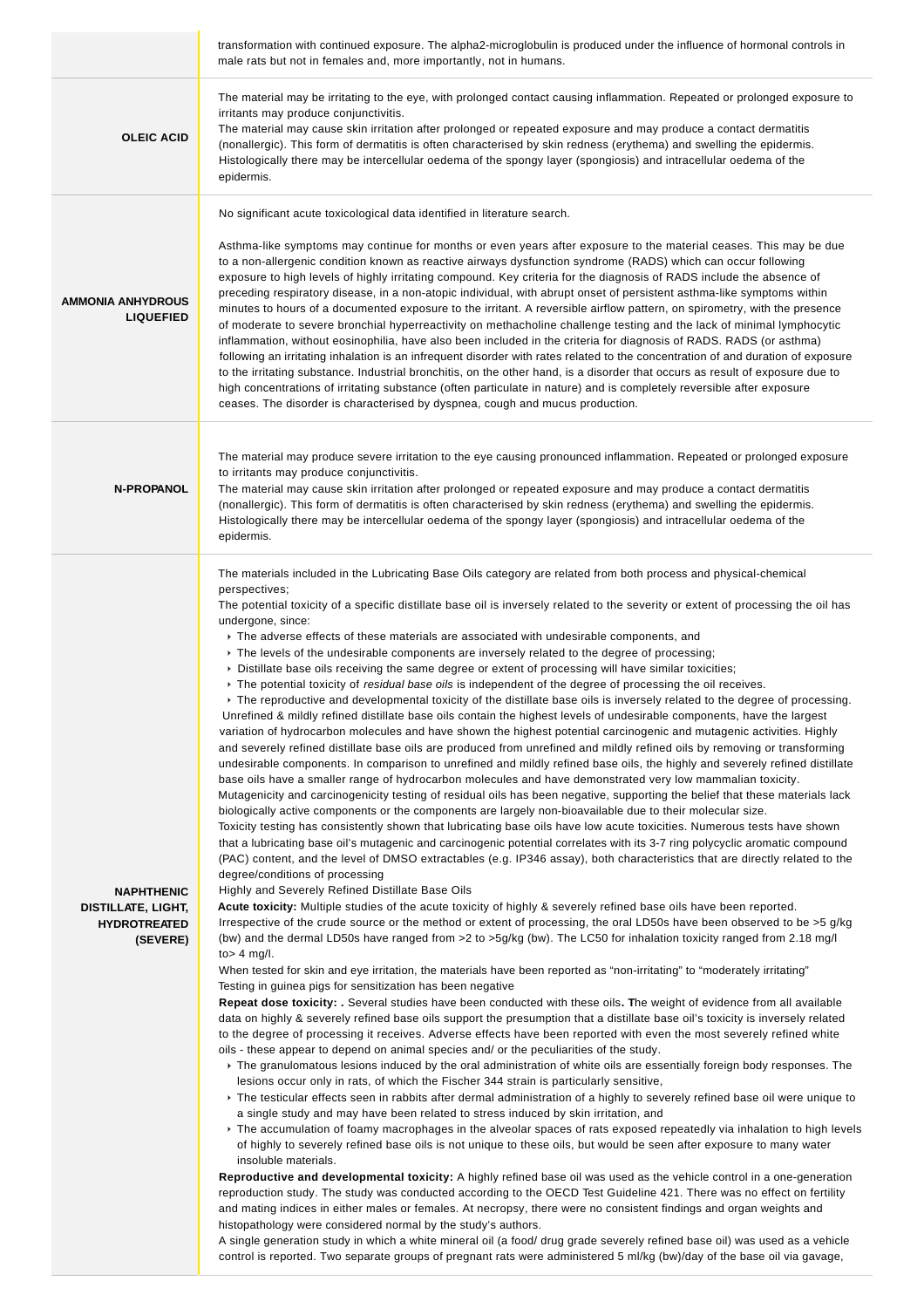| on days 6 through 19 of gestation. In one of the two base oil dose groups, three malformed foetuses were found among<br>three litters The study authors considered these malformations to be minor and within the normal ranges for the strain of<br>rat.<br>Genotoxicity:<br>In vitro (mutagenicity): Several studies have reported the results of testing different base oils for mutagenicity using a<br>modified Ames assay Base oils with no or low concentrations of 3-7 ring PACs had low mutagenicity indices.<br>In vivo (chromosomal aberrations): A total of seven base stocks were tested in male and female Sprague-Dawley rats<br>using a bone marrow cytogenetics assay. The test materials were administered via gavage at dose levels ranging from<br>500 to 5000 mg/kg (bw). Dosing occurred for either a single day or for five consecutive days. None of the base oils<br>produced a significant increase in aberrant cells.<br><b>Carcinogenicity:</b> Highly & severely refined base oils are not carcinogens, when given either orally or dermally.<br>The substance is classified by IARC as Group 3:<br><b>NOT</b> classifiable as to its carcinogenicity to humans.<br>Evidence of carcinogenicity may be inadequate or limited in animal testing. |
|------------------------------------------------------------------------------------------------------------------------------------------------------------------------------------------------------------------------------------------------------------------------------------------------------------------------------------------------------------------------------------------------------------------------------------------------------------------------------------------------------------------------------------------------------------------------------------------------------------------------------------------------------------------------------------------------------------------------------------------------------------------------------------------------------------------------------------------------------------------------------------------------------------------------------------------------------------------------------------------------------------------------------------------------------------------------------------------------------------------------------------------------------------------------------------------------------------------------------------------------------------------------------|

| <b>Acute Toxicity</b>                       | ✔                     | Carcinogenicity                           | $\circlearrowright$ |
|---------------------------------------------|-----------------------|-------------------------------------------|---------------------|
| <b>Skin</b><br><b>Irritation/Corrosion</b>  | $\tilde{\phantom{a}}$ | Reproductivity                            | $\circ$             |
| <b>Serious Eye</b><br>Damage/Irritation     | $\checkmark$          | STOT - Single<br><b>Exposure</b>          | $\checkmark$        |
| <b>Respiratory or Skin</b><br>sensitisation | $\odot$               | <b>STOT - Repeated</b><br><b>Exposure</b> | $\circledcirc$      |
| <b>Mutagenicity</b>                         | ∾                     | <b>Aspiration Hazard</b>                  | ✔                   |

**Legend:** ◆ - Data required to make classification available  $\blacktriangleright$  – Data available but does not fill the criteria for classification

 $\bigcirc$  – Data Not Available to make classification

### **SECTION 12 ECOLOGICAL INFORMATION**

### **Toxicity**

### **NOT AVAILABLE**

| Ingredient                                                | Endpoint      | <b>Test Duration</b> | <b>Effect</b> | Value         | <b>Species</b> | <b>BCF</b>    |
|-----------------------------------------------------------|---------------|----------------------|---------------|---------------|----------------|---------------|
| ethylene glycol<br>monobutyl ether                        | Not Available | Not Available        | Not Available | Not Available | Not Available  | Not Available |
| solvent naphtha<br>petroleum, heavy<br>aromatic           | Not Available | Not Available        | Not Available | Not Available | Not Available  | Not Available |
| oleic acid                                                | Not Available | Not Available        | Not Available | Not Available | Not Available  | Not Available |
| ammonia anhydrous<br>liquefied                            | Not Available | Not Available        | Not Available | Not Available | Not Available  | Not Available |
| n-propanol                                                | Not Available | Not Available        | Not Available | Not Available | Not Available  | Not Available |
| naphthenic distillate,<br>light, hydrotreated<br>(severe) | Not Available | Not Available        | Not Available | Not Available | Not Available  | Not Available |
| isobutylene<br>homopolymer                                | Not Available | Not Available        | Not Available | Not Available | Not Available  | Not Available |

Harmful to aquatic organisms.

May cause long-term adverse effects in the aquatic environment.

Do NOT allow product to come in contact with surface waters or to intertidal areas below the mean high water mark. Do not contaminate water when cleaning equipment or disposing of equipment wash-waters.

Wastes resulting from use of the product must be disposed of on site or at approved waste sites.

When spilled this product may act as a typical oil, causing a film, sheen, emulsion or sludge at or beneath the surface of the body of water. The oil film on water surface may physically affect the aquatic organisms, due to the interruption of the

oxygen transfer between the air and the water

Oils of any kind can cause:

drowning of water-fowl due to lack of buoyancy, loss of insulating capacity of feathers, starvation and vulnerability to predators due to lack of mobility

lethal effects on fish by coating gill surfaces, preventing respiration

asphyxiation of benthic life forms when floating masses become engaged with surface debris and settle on the bottom and

adverse aesthetic effects of fouled shoreline and beaches

In case of accidental releases on the soil, a fine film is formed on the soil, which prevents the plant respiration process and the soil particle saturation. It may cause deep water infestation.

For ethylene glycol monoalkyl ethers and their acetates:

Members of this category include ethylene glycol propyl ether (EGPE), ethylene glycol butyl ether (EGBE) and ethylene glycol hexyl ether (EGHE) **Environmental fate:**

The ethers, like other simple glycol ethers possess no functional groups that are readily subject to hydrolysis in the presence of waters. The acetates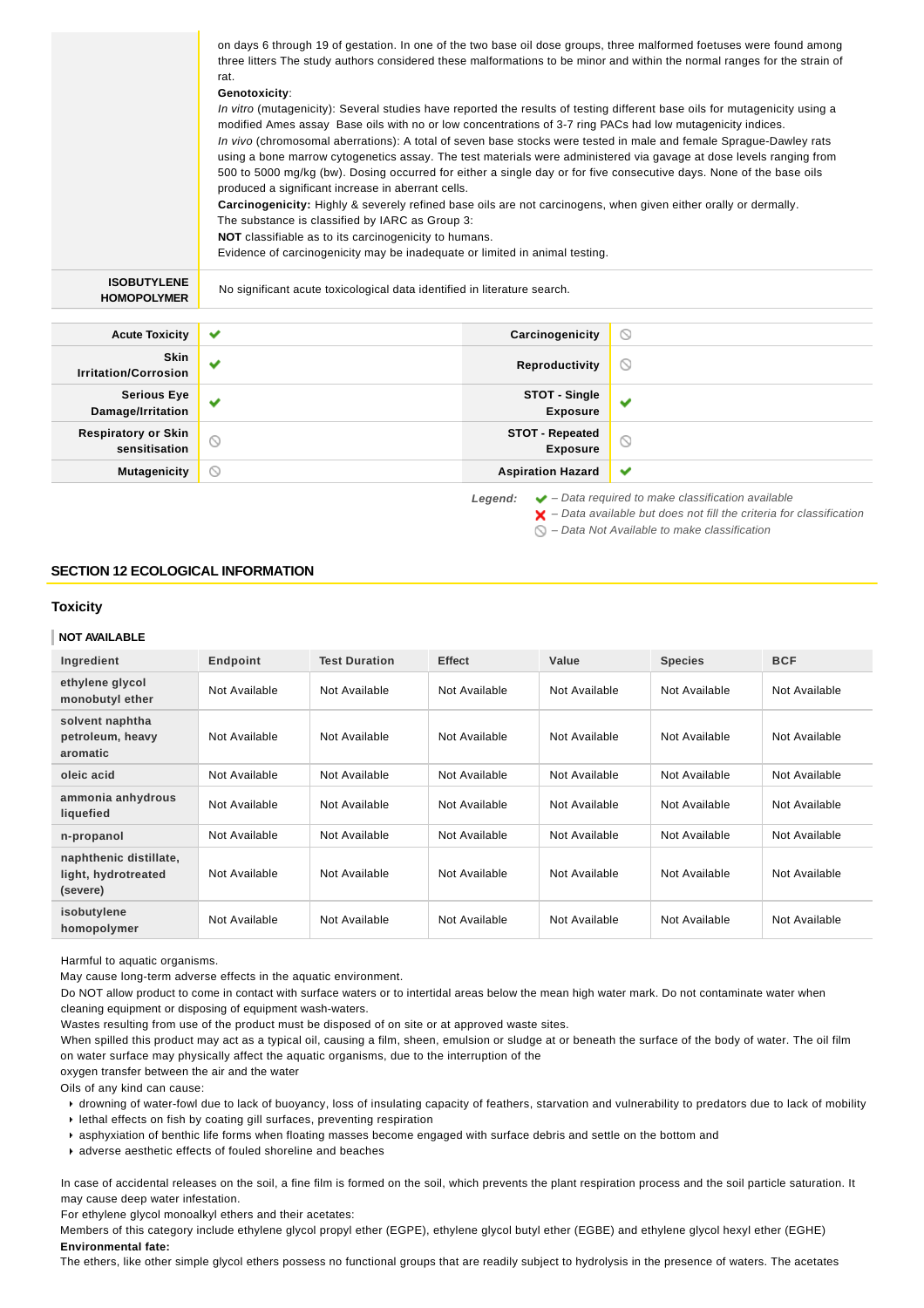possess an ester group that hydrolyses in neutral ambient water under abiotic conditions.

Level III fugacity modeling indicates that category members, when released to air and water, will partition predominately to water and, to a lesser extent, to air and soil. Estimates of soil and sediment partition coefficients (Kocs ranging from 1- 10) suggest that category members would exhibit high soil mobility. Estimated bioconcentration factors (log BCF) range from 0.463 to 0.732. Biodegradation studies indicate that all category members are readily biodegradable. The physical chemistry and environmental fate properties indicate that category members will not persist or bioconcentrate in the environment.

#### **Ecotoxicity:**

Glycol ether acetates do not hydrolyse rapidly into their corresponding glycol ethers in water under environmental conditions. The LC50 or EC50 values for EGHE are lower than those for EGPE and EGBE (which have shorter chain lengths and lower log Kow values). Overall, the LC50 values for the glycol ethers in aquatic species range from 94 to > 5000 mg/L. For EGHE, the 96-hour LC50 for Brachydanio rerio (zebra fish) is between 94 and mg/L, the 48-hour EC50 for Daphnia magna was 145 mg/L and the 72-hour EC50 values for biomass and growth rate of algae (Scenedesmus subspicatus) were 98 and 198 mg/L, respectively. LC50/EC50 values for EGPE and EGBE in aquatic species are 835 mg/l or greater.

Aquatic toxicity data for EGBEA show a 96-hour LC50 of 28.3 mg/L for rainbow trout (Oncorhynchus mykiss), a 48-hour LC50 of 37-143 mg/L for Daphnia magna, a 72-hour EC50 of greater than 500 mg/L for biomass or growth rate of algae (Scenedesmus subspicatus and Pseudokirchneriella subcapitata, respectively), and a 7-day EC10 of 30.4 mg/L and a NOEC of 16.4 mg/L for reproduction in Ceriodaphnia dubia.

#### For glycol ethers: **Environmental fate:**

Ether groups are generally stable to hydrolysis in water under neutral conditions and ambient temperatures. OECD guideline studies indicate ready biodegradability for several glycol ethers although higher molecular weight species seem to biodegrade at a slower rate. No glycol ethers that have been tested demonstrate marked resistance to biodegradative processes. Upon release to the atmosphere by evaporation, high boiling glycol ethers are estimated to undergo photodegradation (atmospheric half lives = 2.4-2.5 hr). When released to water, glycol ethers undergo biodegradation (typically 47-92% after 8-21 days) and have a low potential for bioaccumulation (log Kow ranges from -1.73 to +0.51).

#### **Ecotoxicity:**

Aquatic toxicity data indicate that the tri- and tetra ethylene glycol ethers are "practically non-toxic" to aquatic species. No major differences are observed in the order of toxicity going from the methyl- to the butyl ethers.

Glycols exert a high oxygen demand for decomposition and once released to the environments cause the death of aquatic organisms if dissolved oxygen is depleted.

### For hydrocarbons:

#### **Environmental fate:**

The lower molecular weight hydrocarbons are expected to form a "slick" on the surface of waters after release in calm sea conditions. This is expected to evaporate and enter the atmosphere where it will be degraded through reaction with hydroxy radicals.

Some hydrocarbon will become associated with benthic sediments, and it is likely to be spread over a fairly wide area of sea floor. Marine sediments may be either aerobic or anaerobic. The material, in probability, is biodegradable, under aerobic conditions (isomerised olefins and alkenes show variable results). Evidence also suggests that the hydrocarbons may be degradable under anaerobic conditions although such degradation in benthic sediments may be a relatively slow process.

Under aerobic conditions hydrocarbons degrade to water and carbon dioxide, while under anaerobic processes they produce water, methane and carbon dioxide.

Alkenes have low log octanol/water partition coefficients (Kow) of about 1 and estimated bioconcentration factors (BCF) of about 10; aromatics have intermediate values (log Kow values of 2-3 and BCF values of 20-200), while C5 and greater alkanes have fairly high values (log Kow values of about 3-4.5 and BCF values of 100-1,500

The estimated volatilisation half-lives for alkanes and benzene, toluene, ethylbenzene, xylene (BTEX) components were predicted as 7 days in ponds, 1.5 days in rivers, and 6 days in lakes. The volatilisation rate of naphthalene and its substituted derivatives were estimated to be slower. Indigenous microbes found in many natural settings (e.g., soils, groundwater, ponds) have been shown to be capable of degrading organic compounds.

Unlike other fate processes that disperse contaminants in the environment, biodegradation can eliminate the contaminants without transferring them across media.

The final products of microbial degradation are carbon dioxide, water, and microbial biomass. The rate of hydrocarbon degradation depends on the chemical composition of the product released to the environment as well as site-specific environmental factors. Generally the straight chain hydrocarbons and the aromatics are degraded more readily than the highly branched aliphatic compounds. The n-alkanes, n-alkyl aromatics, and the aromatics in the C10-C22 range are the most readily biodegradable; n-alkanes, n-alkyl aromatics, and aromatics in the C5-C9 range are biodegradable at low concentrations by some microorganisms, but are generally preferentially removed by volatilisation and thus are unavailable in most environments; n-alkanes in the C1-C4 ranges are biodegradable only by a narrow range of specialised hydrocarbon degraders; and n-alkanes, n-alkyl aromatics, and aromatics above C22 are generally not available to degrading microorganisms. Hydrocarbons with condensed ring structures, such as PAHs with four or more rings, have been shown to be relatively resistant to biodegradation. PAHs with only 2 or 3 rings (e.g., naphthalene, anthracene) are more easily biodegraded. In almost all cases, the presence of oxygen is essential for effective biodegradation of oil. The ideal pH range to promote biodegradation is close to neutral (6-8). For most species, the optimal pH is slightly alkaline, that is, greater than 7.

All biological transformations are affected by temperature. Generally, as the temperature increases, biological activity tends to increase up to a temperature where enzyme denaturation occurs.

**Atmospheric fate**: Alkanes, isoalkanes, and cycloalkanes have half-lives on the order of 1-10 days, whereas alkenes, cycloalkenes, and substituted benzenes have half-lives of 1 day or less. Photochemical oxidation products include aldehydes, hydroxy compounds, nitro compounds, and peroxyacyl nitrates. Alkenes, certain substituted aromatics, and naphthalene are potentially susceptible to direct photolysis.

#### **Ecotoxicity:**

Hydrocarbons are hydrophobic (high log Kow and low water solubility). Such substances produce toxicity in aquatic organisms by a mechanism referred to as "non-polar narcosis" or "baseline" toxicity. The hydrophobicity increases and water solubility decreases with increasing carbon number for a particular class of hydrocarbon. Substances with the same carbon number show increased hydrophobicity and decreased solubility with increasing saturation. Quantitative structure activity relationships (QSAR), relating both solubility and toxicity to Kow predict that the water solubility of single chemical substances decreases more rapidly with increasing Kow than does the acute toxicity.

Based on test results, as well as theoretical considerations, the potential for bioaccumulation may be high. Toxic effects are often observed in species such as blue mussel, daphnia, freshwater green algae, marine copepods and amphipods.

The values of log Kow for individual hydrocarbons increase with increasing carbon number within homologous series of generic types. Quantitative structure activity relationships (QSAR), relating log Kow values of single hydrocarbons to toxicity, show that water solubility decreases more rapidly with increasing Kow than does the concentration causing effects. This relationship varies somewhat with species of hydrocarbon, but it follows that there is a log Kow limit for hydrocarbons, above which, they will not exhibit acute toxicity; this limit is at a log Kow value of about 4 to 5. It has been confirmed experimentally that for fish and invertebrates, paraffinic hydrocarbons with a carbon number of 10 or higher (log Kow >5) show no acute toxicity and that alkylbenzenes with a carbon number of 14 or greater (log Kow >5) similarly show no acute toxicity.

QSAR equations for chronic toxicity also suggest that there should be a point where hydrocarbons with high log Kow values become so insoluble in water that they will not cause chronic toxicity, that is, that there is also a solubility cut-off for chronic toxicity. Thus, paraffinic hydrocarbons with carbon numbers of greater than 14 (log Kow >7.3) should show no measurable chronic toxicity. Experimental support for this cut-off is demonstrated by chronic toxicity studies on lubricant base oils and one "heavy" solvent grade (substances composed of paraffins of C20 and greater) which show no effects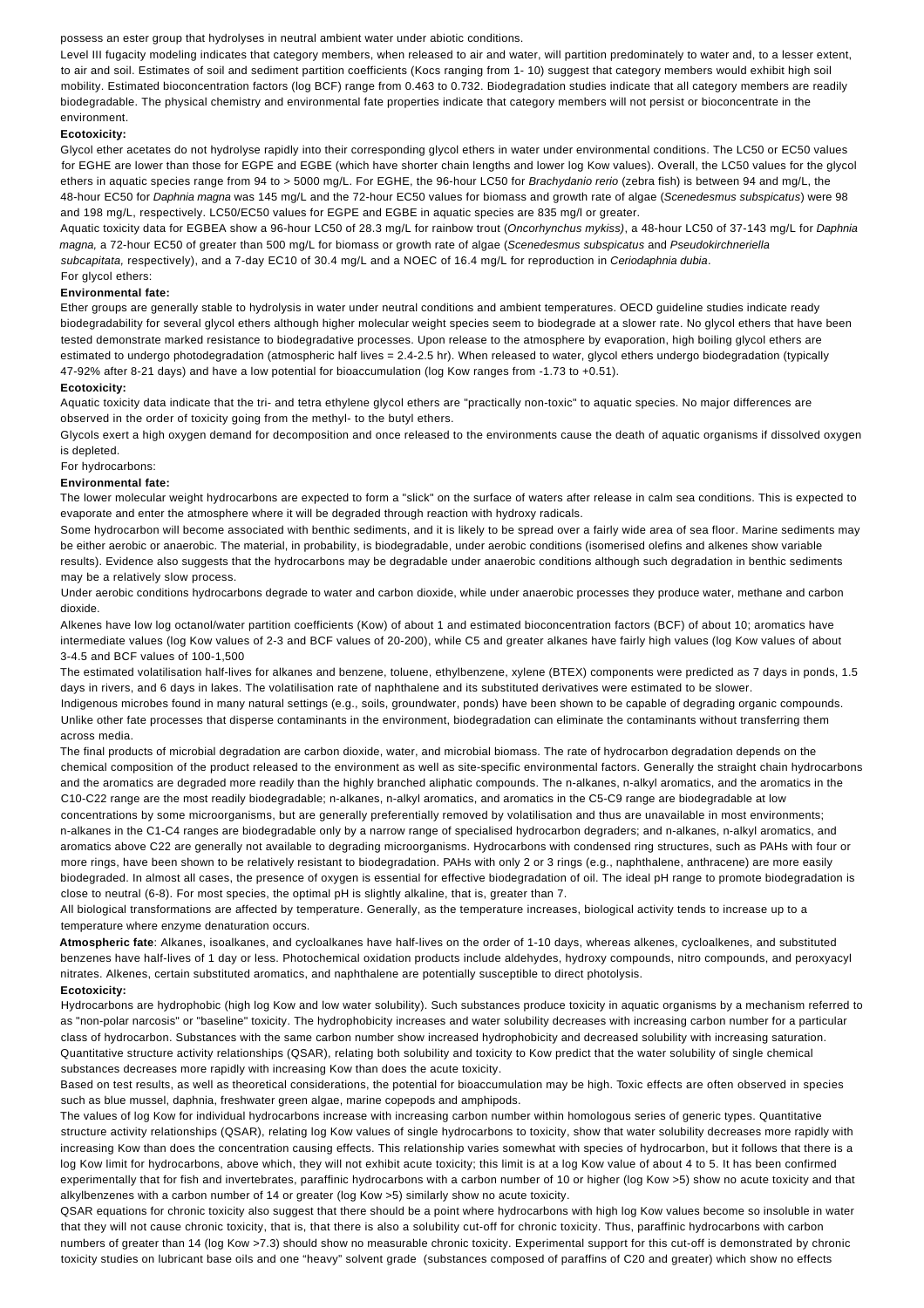#### after exposures to concentrations well above solubility.

The initial criteria for classification of substances as dangerous to the aquatic environment are based upon acute toxicity data in fish, daphnids and algae. However, for substances that have low solubility and show no acute toxicity, the possibility of a long-term or chronic hazard to the environment is recognised in the R53 phrase or so-called "safety net". The R53 assignment for possible long-term harm is a surrogate for chronic toxicity test results and is triggered by substances that are both bioaccumulative and persistent. The indicators of bioaccumulation and persistence are taken as a BCF > 100 (or log Kow > 3 if no BCF data) and lack of ready biodegradability. For low solubility substances which have direct chronic toxicity data demonstrating no chronic toxicity at 1 mg/L or higher, these data take precedence such that no classification for long term toxicity is required. Drinking Water Standards: hydrocarbon total: 10 ug/l (UK max.).

**DO NOT** discharge into sewer or waterways.

### **Persistence and degradability**

| Ingredient                         | Persistence: Water/Soil     | <b>Persistence: Air</b>       |
|------------------------------------|-----------------------------|-------------------------------|
| ethylene glycol<br>monobutyl ether | LOW (Half-life $= 56$ days) | LOW (Half-life $= 1.37$ days) |
| oleic acid                         | LOW                         | LOW                           |
| ammonia anhydrous<br>liquefied     | LOW                         | LOW                           |
| n-propanol                         | <b>LOW</b>                  | LOW                           |
| isobutylene<br>homopolymer         | LOW                         | LOW                           |

#### **Bioaccumulative potential**

| Ingredient                                      | <b>Bioaccumulation</b>   |
|-------------------------------------------------|--------------------------|
| ethylene glycol<br>monobutyl ether              | LOW (BCF = $2.51$ )      |
| solvent naphtha<br>petroleum, heavy<br>aromatic | LOW (BCF = $159$ )       |
| oleic acid                                      | LOW (LogKOW = $7.7294$ ) |
| ammonia anhydrous<br>liquefied                  | LOW (LogKOW = $0.229$ )  |
| n-propanol                                      | LOW (LogKOW = $0.25$ )   |
| isobutylene<br>homopolymer                      | LOW (LogKOW = $2.2256$ ) |

### **Mobility in soil**

| Ingredient                         | <b>Mobility</b>      |
|------------------------------------|----------------------|
| ethylene glycol<br>monobutyl ether | $HIGH (KOC = 1)$     |
| oleic acid                         | $LOW (KOC = 11670)$  |
| ammonia anhydrous<br>liquefied     | LOW ( $KOC = 14.3$ ) |
| n-propanol                         | $HIGH (KOC = 1.325)$ |
| isobutylene<br>homopolymer         | $LOW (KOC = 35.04)$  |

### **SECTION 13 DISPOSAL CONSIDERATIONS**

#### **Waste treatment methods**

|                            | $\triangleright$ Containers may still present a chemical hazard/ danger when empty.                                                |
|----------------------------|------------------------------------------------------------------------------------------------------------------------------------|
|                            | ► Return to supplier for reuse/ recycling if possible.                                                                             |
|                            | Otherwise:                                                                                                                         |
|                            | If container can not be cleaned sufficiently well to ensure that residuals do not remain or if the container cannot be used to     |
|                            | store the same product, then puncture containers, to prevent re-use, and bury at an authorised landfill.                           |
|                            | ► Where possible retain label warnings and MSDS and observe all notices pertaining to the product.                                 |
|                            | Legislation addressing waste disposal requirements may differ by country, state and/ or territory. Each user must refer to         |
|                            | laws operating in their area. In some areas, certain wastes must be tracked.                                                       |
|                            | A Hierarchy of Controls seems to be common - the user should investigate:                                                          |
| <b>Product / Packaging</b> | $\cdot$ Reduction                                                                                                                  |
| disposal                   | $\cdot$ Reuse                                                                                                                      |
|                            | $\cdot$ Recycling                                                                                                                  |
|                            | ▶ Disposal (if all else fails)                                                                                                     |
|                            | This material may be recycled if unused, or if it has not been contaminated so as to make it unsuitable for its intended use.      |
|                            | If it has been contaminated, it may be possible to reclaim the product by filtration, distillation or some other means. Shelf life |
|                            | considerations should also be applied in making decisions of this type. Note that properties of a material may change in use,      |
|                            | and recycling or reuse may not always be appropriate.                                                                              |
|                            | DO NOT allow wash water from cleaning or process equipment to enter drains.                                                        |
|                            | It may be necessary to collect all wash water for treatment before disposal.                                                       |
|                            |                                                                                                                                    |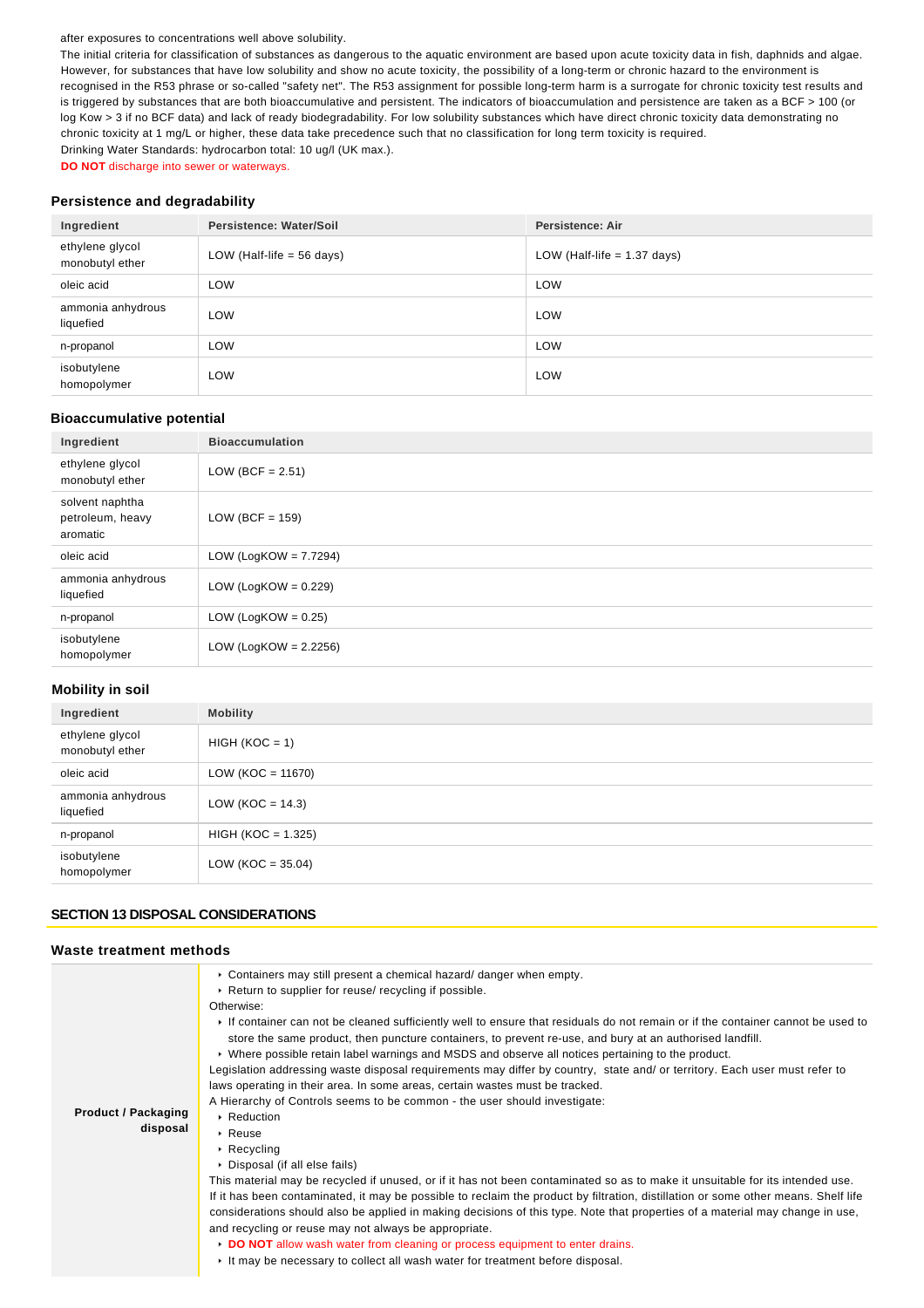| In all cases disposal to sewer may be subject to local laws and regulations and these should be considered first. |
|-------------------------------------------------------------------------------------------------------------------|
| $\triangleright$ Where in doubt contact the responsible authority.                                                |
| ► Recycle wherever possible or consult manufacturer for recycling options.                                        |
| Consult State Land Waste Authority for disposal.                                                                  |
| ▶ Bury or incinerate residue at an approved site.                                                                 |
| ▶ Recycle containers if possible, or dispose of in an authorised landfill.                                        |

### **SECTION 14 TRANSPORT INFORMATION**

### **Labels Required COMBUSTIBLE LIQUID** COMBUSTIBLE LIQUID, regulated for storage purposes only **Marine Pollutant** NO **HAZCHEM** Not Applicable

### **Land transport (ADG): NOT REGULATED FOR TRANSPORT OF DANGEROUS GOODS**

#### **Air transport (ICAO-IATA / DGR): NOT REGULATED FOR TRANSPORT OF DANGEROUS GOODS**

### **Sea transport (IMDG-Code / GGVSee): NOT REGULATED FOR TRANSPORT OF DANGEROUS GOODS**

#### **Transport in bulk according to Annex II of MARPOL 73 / 78 and the IBC code**

| Source                                                                                             | Ingredient              | <b>Pollution Category</b> |
|----------------------------------------------------------------------------------------------------|-------------------------|---------------------------|
| IMO MARPOL 73/78<br>(Annex II) - List of<br>Noxious Liquid<br>Substances Carried in<br><b>Bulk</b> | oleic acid              | Y                         |
| IMO MARPOL 73/78<br>(Annex II) - List of<br>Noxious Liquid<br>Substances Carried in<br><b>Bulk</b> | n-propanol              | Y                         |
| IMO MARPOL 73/78<br>(Annex II) - List of<br>Noxious Liquid<br>Substances Carried in<br><b>Bulk</b> | isobutylene homopolymer | $\times$                  |

### **SECTION 15 REGULATORY INFORMATION**

### **Safety, health and environmental regulations / legislation specific for the substance or mixture**

### **ETHYLENE GLYCOL MONOBUTYL ETHER(111-76-2) IS FOUND ON THE FOLLOWING REGULATORY LISTS**

| Australia Exposure Standards                                                                                | Australia Inventory of Chemical Substances (AICS)                                                                            |
|-------------------------------------------------------------------------------------------------------------|------------------------------------------------------------------------------------------------------------------------------|
| Australia Hazardous Substances Information System - Consolidated Lists                                      | International Agency for Research on Cancer (IARC) - Agents Classified<br>by the IARC Monographs                             |
| SOLVENT NAPHTHA PETROLEUM, HEAVY AROMATIC(64742-94-5) IS FOUND ON THE FOLLOWING REGULATORY LISTS            |                                                                                                                              |
| Australia Hazardous Substances Information System - Consolidated Lists                                      | Australia Inventory of Chemical Substances (AICS)                                                                            |
|                                                                                                             |                                                                                                                              |
| OLEIC ACID(112-80-1) IS FOUND ON THE FOLLOWING REGULATORY LISTS                                             |                                                                                                                              |
| Australia Inventory of Chemical Substances (AICS)                                                           |                                                                                                                              |
| AMMONIA ANHYDROUS LIQUEFIED(7664-41-7) IS FOUND ON THE FOLLOWING REGULATORY LISTS                           |                                                                                                                              |
|                                                                                                             |                                                                                                                              |
| Australia Exposure Standards                                                                                | Australia Inventory of Chemical Substances (AICS)                                                                            |
| Australia Hazardous Substances Information System - Consolidated Lists                                      | International Air Transport Association (IATA) Dangerous Goods Regulations<br>- Prohibited List Passenger and Cargo Aircraft |
| N-PROPANOL(71-23-8) IS FOUND ON THE FOLLOWING REGULATORY LISTS                                              |                                                                                                                              |
| Australia Exposure Standards                                                                                | Australia Inventory of Chemical Substances (AICS)                                                                            |
| Australia Hazardous Substances Information System - Consolidated Lists                                      |                                                                                                                              |
|                                                                                                             |                                                                                                                              |
| NAPHTHENIC DISTILLATE, LIGHT, HYDROTREATED (SEVERE)(64742-53-6.) IS FOUND ON THE FOLLOWING REGULATORY LISTS |                                                                                                                              |
| Australia Exposure Standards                                                                                | Australia Inventory of Chemical Substances (AICS)                                                                            |
| Australia Hazardous Substances Information System - Consolidated Lists                                      | International Agency for Research on Cancer (IARC) - Agents Classified<br>by the IARC Monographs                             |
| ISOBUTYLENE HOMOPOLYMER(9003-27-4) IS FOUND ON THE FOLLOWING REGULATORY LISTS                               |                                                                                                                              |
|                                                                                                             |                                                                                                                              |

Australia Inventory of Chemical Substances (AICS)